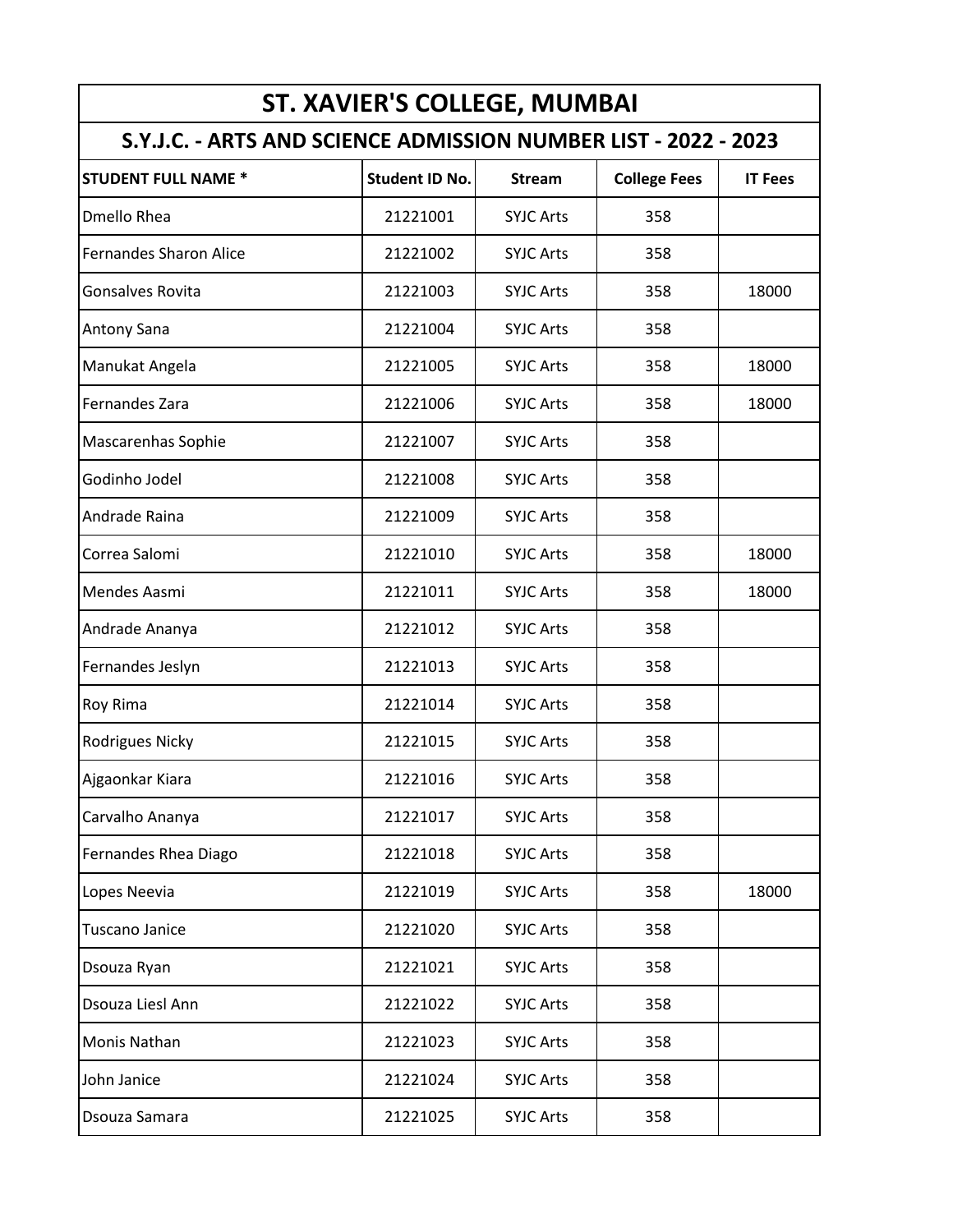| Menezes Neoma            | 21221026 | <b>SYJC Arts</b> | 358 |       |
|--------------------------|----------|------------------|-----|-------|
| Narang Lara              | 21221027 | <b>SYJC Arts</b> | 358 | 18000 |
| Dcosta Reina             | 21221028 | <b>SYJC Arts</b> | 358 |       |
| Correia Brinet           | 21221029 | <b>SYJC Arts</b> | 358 |       |
| Fernandes Tavanya        | 21221030 | <b>SYJC Arts</b> | 358 | 18000 |
| <b>Bhatia Trisha</b>     | 21221031 | <b>SYJC Arts</b> | 358 |       |
| Noronha Nyasa            | 21221033 | <b>SYJC Arts</b> | 358 |       |
| Mendonca Honbrie         | 21221034 | <b>SYJC Arts</b> | 358 | 18000 |
| Dmello Riya              | 21221035 | <b>SYJC Arts</b> | 358 | 18000 |
| <b>Chettiar Sharin</b>   | 21221036 | <b>SYJC Arts</b> | 358 |       |
| Sequeira Shalomi         | 21221037 | <b>SYJC Arts</b> | 358 |       |
| <b>Menezes Alina</b>     | 21221038 | <b>SYJC Arts</b> | 358 |       |
| Coelho Bethel            | 21221039 | <b>SYJC Arts</b> | 358 | 18000 |
| Coelho Adeline           | 21221040 | <b>SYJC Arts</b> | 358 |       |
| Oliveira Grace           | 21221041 | <b>SYJC Arts</b> | 358 |       |
| Hadke Aarya Jayant Hadke | 21221042 | <b>SYJC Arts</b> | 358 |       |
| Andrandes Sarah          | 21221043 | <b>SYJC Arts</b> | 358 |       |
| Peres Sneha Marie        | 21221044 | <b>SYJC Arts</b> | 358 |       |
| Lobo Rebecca             | 21221045 | <b>SYJC Arts</b> | 358 |       |
| Dsouza Arlene Jerry      | 21221047 | <b>SYJC Arts</b> | 358 |       |
| Lopes Zinnia             | 21221048 | <b>SYJC Arts</b> | 358 |       |
| Dsilva Leah              | 21221049 | <b>SYJC Arts</b> | 358 |       |
| Lopes Evie               | 21221050 | <b>SYJC Arts</b> | 358 | 18000 |
| Lewis Sienna Angelina    | 21221051 | <b>SYJC Arts</b> | 358 |       |
| Pereira Assumption       | 21221052 | <b>SYJC Arts</b> | 358 | 18000 |
| DSilva Natasha           | 21221053 | <b>SYJC Arts</b> | 358 | 18000 |
| Maben Natasha            | 21221054 | <b>SYJC Arts</b> | 358 |       |
| Pereira Anaya Theresa    | 21221055 | <b>SYJC Arts</b> | 358 |       |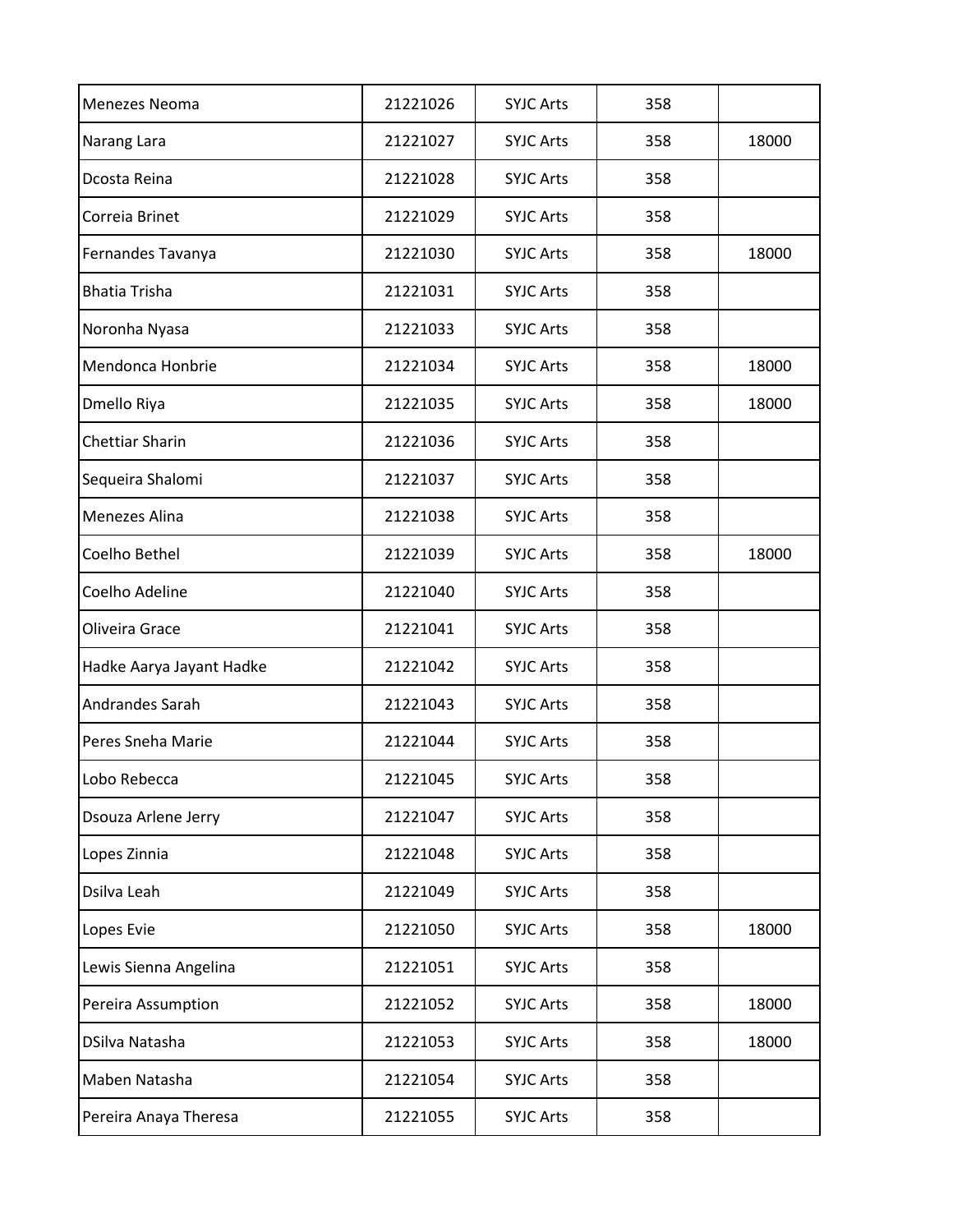| Fernandes Sephora               | 21221056 | <b>SYJC Arts</b> | 358 | 18000 |
|---------------------------------|----------|------------------|-----|-------|
| Joshi Radhika Dhiraj Joshi      | 21221057 | <b>SYJC Arts</b> | 358 | 18000 |
| Braganza Braganza Avril Caitano | 21221058 | <b>SYJC Arts</b> | 358 | 18000 |
| <b>Baptista Yvette</b>          | 21221059 | <b>SYJC Arts</b> | 358 | 18000 |
| Murzello Nathaniel Kian         | 21221060 | <b>SYJC Arts</b> | 358 |       |
| Nigrel Kenny                    | 21221061 | <b>SYJC Arts</b> | 358 | 18000 |
| Lobo Nicole Faye                | 21221062 | <b>SYJC Arts</b> | 358 | 18000 |
| <b>Fargoes Grace</b>            | 21221063 | <b>SYJC Arts</b> | 358 |       |
| Picardo Nathan Jude Picardo     | 21221064 | <b>SYJC Arts</b> | 358 |       |
| Menezes Christina               | 21221065 | <b>SYJC Arts</b> | 358 | 18000 |
| Pereira Stephanie Francisca     | 21221066 | <b>SYJC Arts</b> | 358 |       |
| <b>Barros Gabriel</b>           | 21221067 | <b>SYJC Arts</b> | 358 |       |
| <b>Barretto Reece</b>           | 21221068 | <b>SYJC Arts</b> | 358 |       |
| Dsouza Pearl                    | 21221069 | <b>SYJC Arts</b> | 358 | 18000 |
| Raphel Raina                    | 21221070 | <b>SYJC Arts</b> | 358 |       |
| Cardoz Sanchia Fiona            | 21221071 | <b>SYJC Arts</b> | 358 | 18000 |
| Thomas Elishebah                | 21221072 | <b>SYJC Arts</b> | 358 |       |
| Chhabria Rhea Ravindra          | 21221073 | <b>SYJC Arts</b> | 358 |       |
| Sequeira Ayesha                 | 21221074 | <b>SYJC Arts</b> | 358 |       |
| Paul Shauna                     | 21221075 | <b>SYJC Arts</b> | 358 | 18000 |
| Rodrigues Malkisa               | 21221076 | <b>SYJC Arts</b> | 358 |       |
| Carvalho Siya                   | 21221077 | <b>SYJC Arts</b> | 358 |       |
| Edwin Leander                   | 21221078 | <b>SYJC Arts</b> | 358 | 18000 |
| Abraham Angelina Tia            | 21221079 | <b>SYJC Arts</b> | 358 | 18000 |
| Vincent Kyra Bianca             | 21221080 | <b>SYJC Arts</b> | 358 |       |
| Hegde Ira Iris                  | 21221081 | <b>SYJC Arts</b> | 358 |       |
| Pais Chanelle                   | 21221082 | <b>SYJC Arts</b> | 358 | 18000 |
| Almeida Tian                    | 21221084 | <b>SYJC Arts</b> | 358 |       |
|                                 |          |                  |     |       |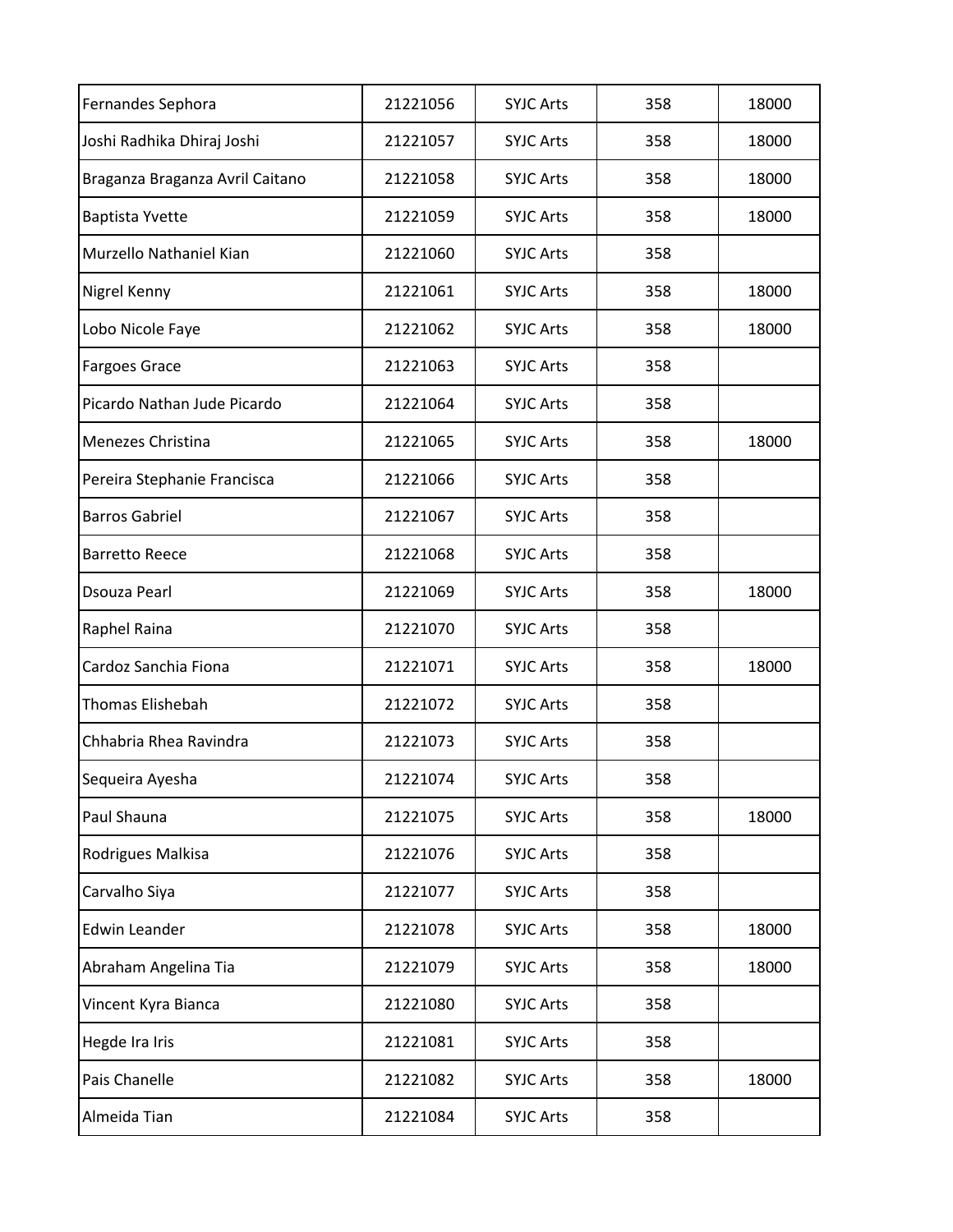| Pascal Cecilia               | 21221085 | <b>SYJC Arts</b> | 358 |       |
|------------------------------|----------|------------------|-----|-------|
| Noronha Abigail              | 21221086 | <b>SYJC Arts</b> | 358 | 18000 |
| <b>Fernandes Kiara</b>       | 21221087 | <b>SYJC Arts</b> | 358 |       |
| Dsouza Sarah                 | 21221088 | <b>SYJC Arts</b> | 358 |       |
| Dsa Samantha                 | 21221089 | <b>SYJC Arts</b> | 358 |       |
| Joseph Alan                  | 21221090 | <b>SYJC Arts</b> | 358 | 18000 |
| Pereira Shannon              | 21221091 | <b>SYJC Arts</b> | 358 | 18000 |
| Fernandes Belicia            | 21221092 | <b>SYJC Arts</b> | 358 |       |
| <b>Menezes Dallin</b>        | 21221093 | <b>SYJC Arts</b> | 358 |       |
| Fernandes Chrisann           | 21221094 | <b>SYJC Arts</b> | 358 |       |
| <b>Barrett Gynelle</b>       | 21221095 | <b>SYJC Arts</b> | 358 |       |
| Corriea Janice               | 21221096 | <b>SYJC Arts</b> | 358 |       |
| Dias Yohann Adam             | 21221097 | <b>SYJC Arts</b> | 358 |       |
| Paul Lawreska                | 21221098 | <b>SYJC Arts</b> | 358 |       |
| Aricatt Andrea               | 21221100 | <b>SYJC Arts</b> | 358 |       |
| Sundararaju Tara             | 21221101 | <b>SYJC Arts</b> | 358 |       |
| Pulikottil Kiara             | 21221102 | <b>SYJC Arts</b> | 358 |       |
| Dsouza Emerald               | 21221104 | <b>SYJC Arts</b> | 358 | 18000 |
| <b>Salins Stacey</b>         | 21221105 | <b>SYJC Arts</b> | 358 |       |
| Murzello Nicole              | 21221106 | <b>SYJC Arts</b> | 358 |       |
| Cheruvathur Nupur            | 21221107 | <b>SYJC Arts</b> | 358 |       |
| Miranda Simran               | 21221108 | <b>SYJC Arts</b> | 358 |       |
| Rodrigues Grace              | 21221109 | <b>SYJC Arts</b> | 358 |       |
| Fernandes Alina              | 21221111 | <b>SYJC Arts</b> | 358 |       |
| Rodrigues Rachel             | 21221112 | <b>SYJC Arts</b> | 358 |       |
| Sequeira Pia Marie Antonette | 21221113 | <b>SYJC Arts</b> | 358 |       |
| Creado Lee Ann               | 21221114 | <b>SYJC Arts</b> | 358 |       |
| Dsouza Callista              | 21221115 | <b>SYJC Arts</b> | 358 |       |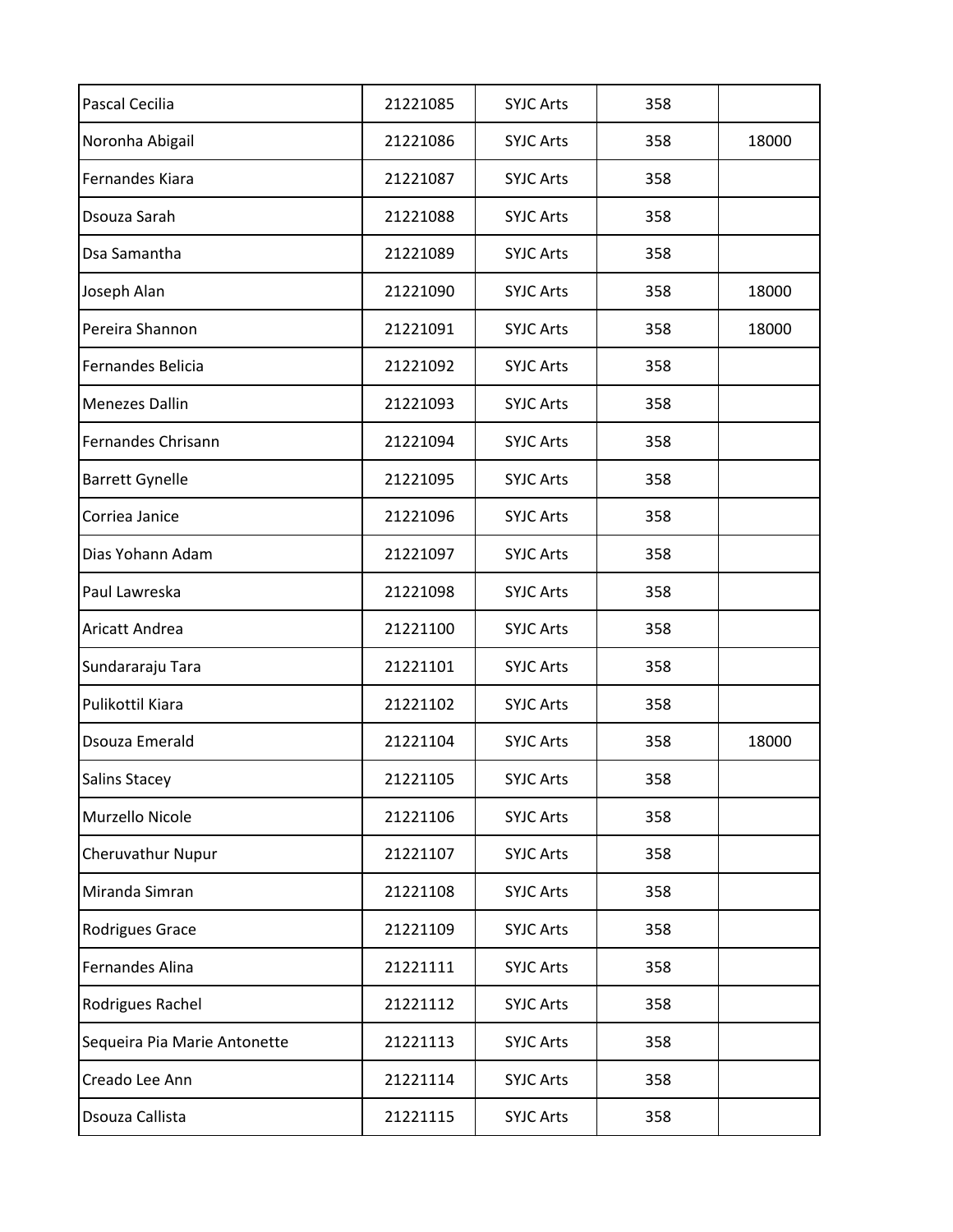| Tia Roy                | 21221116 | <b>SYJC Arts</b> | 358 | 18000 |
|------------------------|----------|------------------|-----|-------|
| Rachel Sham Shalom     | 21221117 | <b>SYJC Arts</b> | 358 |       |
| Dsilva Schanelle       | 21221119 | <b>SYJC Arts</b> | 358 |       |
| Dsilva Lisa Marie      | 21221120 | <b>SYJC Arts</b> | 358 |       |
| Rodrigues Valencia     | 21221121 | <b>SYJC Arts</b> | 358 |       |
| <b>Shelar Ronit</b>    | 21221122 | <b>SYJC Arts</b> | 358 | 18000 |
| George Alfy            | 21221123 | <b>SYJC Arts</b> | 358 |       |
| Hatyal Yashna          | 21221124 | <b>SYJC Arts</b> | 358 |       |
| DSouza Althea          | 21221125 | <b>SYJC Arts</b> | 358 |       |
| Rebello Jonathan       | 21221126 | <b>SYJC Arts</b> | 358 |       |
| <b>DSouza Erin Ann</b> | 21221127 | <b>SYJC Arts</b> | 358 |       |
| Mathews Ryan Paul      | 21221128 | <b>SYJC Arts</b> | 358 |       |
| Fernandes Keane        | 21221129 | <b>SYJC Arts</b> | 358 |       |
| Faroz Alcina           | 21221130 | <b>SYJC Arts</b> | 358 | 18000 |
| Karkada Naomi          | 21221131 | <b>SYJC Arts</b> | 358 |       |
| Goveas Nevan           | 21221132 | <b>SYJC Arts</b> | 358 |       |
| Castelino Trisha       | 21221133 | <b>SYJC Arts</b> | 358 |       |
| Banerjee Keoshaa       | 21221134 | <b>SYJC Arts</b> | 358 |       |
| Pereira Simran         | 21221135 | <b>SYJC Arts</b> | 358 |       |
| Pandey Sanita          | 21221136 | <b>SYJC Arts</b> | 358 | 18000 |
| Dsouza Wynona          | 21221137 | <b>SYJC Arts</b> | 358 |       |
| Tuscano Elena          | 21221138 | <b>SYJC Arts</b> | 358 |       |
| <b>Balid Zach</b>      | 21221139 | <b>SYJC Arts</b> | 358 |       |
| Aranha Steve           | 21221140 | <b>SYJC Arts</b> | 358 |       |
| Barboza Desiree Jonas  | 21221141 | <b>SYJC Arts</b> | 358 |       |
| Arimpur Amelia         | 21221142 | <b>SYJC Arts</b> | 358 |       |
| Dsouza Grace           | 21221144 | <b>SYJC Arts</b> | 358 |       |
| Mascarenhas Dean       | 21221145 | <b>SYJC Arts</b> | 358 |       |
|                        |          |                  |     |       |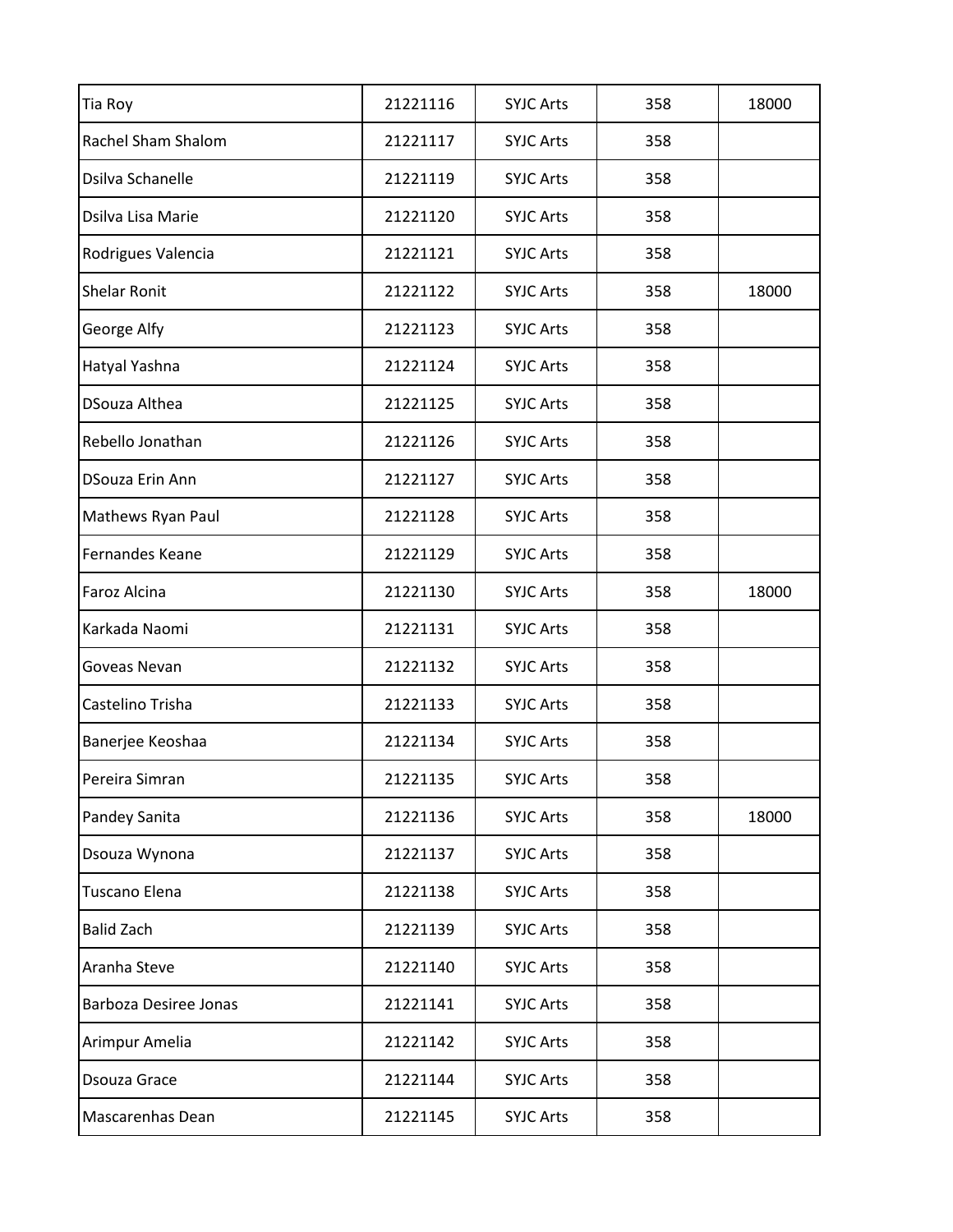| DSouza Rebecca                    | 21221146 | <b>SYJC Arts</b> | 358 | 18000 |
|-----------------------------------|----------|------------------|-----|-------|
| Lobo Vanessa                      | 21221149 | <b>SYJC Arts</b> | 358 |       |
| Nadar Blessy                      | 21221150 | <b>SYJC Arts</b> | 358 |       |
| Ajay Elina                        | 21221151 | <b>SYJC Arts</b> | 358 |       |
| Peters Nadia                      | 21221152 | <b>SYJC Arts</b> | 358 |       |
| Sebastian Christine Rose          | 21221153 | <b>SYJC Arts</b> | 358 |       |
| Vaz Scarlet                       | 21221154 | <b>SYJC Arts</b> | 358 |       |
| Edwinraj Felicia                  | 21221155 | <b>SYJC Arts</b> | 358 | 18000 |
| Varghese Eva                      | 21221157 | <b>SYJC Arts</b> | 358 | 18000 |
| Dsouza Syanne                     | 21221158 | <b>SYJC Arts</b> | 358 |       |
| Almeida Valencia                  | 21221159 | <b>SYJC Arts</b> | 358 |       |
| Sunil Edwin                       | 21221160 | <b>SYJC Arts</b> | 358 |       |
| Lopes Sania                       | 21221161 | <b>SYJC Arts</b> | 358 |       |
| Pereira Crisell                   | 21221162 | <b>SYJC Arts</b> | 358 |       |
| DSilva Jeevan                     | 21221163 | <b>SYJC Arts</b> | 358 |       |
| Pinto Ronan                       | 21221164 | <b>SYJC Arts</b> | 358 |       |
| Alicia Fernandes Alicia Fernandes | 21221165 | <b>SYJC Arts</b> | 358 |       |
| Dsouza Snehal                     | 21221166 | <b>SYJC Arts</b> | 358 |       |
| Dcunha Lois                       | 21221167 | <b>SYJC Arts</b> | 358 |       |
| Khamrang Wungpei                  | 21221168 | <b>SYJC Arts</b> | 358 |       |
| Pereira Jessica                   | 21221169 | <b>SYJC Arts</b> | 358 |       |
| Pereira Ethan                     | 21221170 | <b>SYJC Arts</b> | 358 | 18000 |
| Dabre Sujal                       | 21221171 | <b>SYJC Arts</b> | 358 |       |
| Anil Atheena                      | 21221173 | <b>SYJC Arts</b> | 358 |       |
| Fernandes Aloma Karen             | 21221175 | <b>SYJC Arts</b> | 358 |       |
| Kalwachwala Farzan                | 21221177 | <b>SYJC Arts</b> | 358 |       |
| Shah Saumya                       | 21221178 | <b>SYJC Arts</b> | 358 |       |
| Chittilappilly Gianna             | 21221179 | <b>SYJC Arts</b> | 358 |       |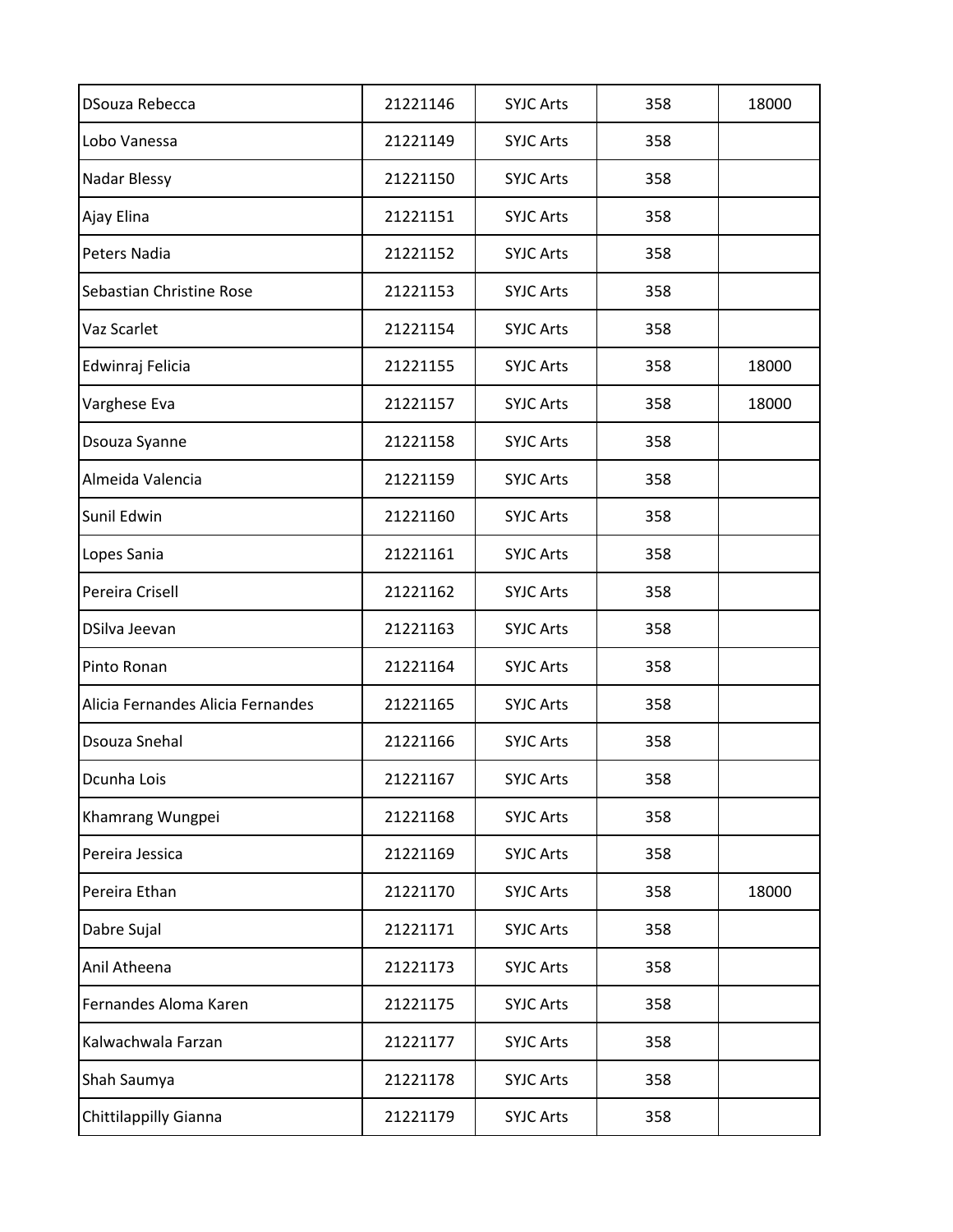| Dsouza Zia                        | 21221180 | <b>SYJC Arts</b> | 358 |       |
|-----------------------------------|----------|------------------|-----|-------|
| Nadar Hazel                       | 21221181 | <b>SYJC Arts</b> | 358 |       |
| <b>Dmello Rincia</b>              | 21221182 | <b>SYJC Arts</b> | 358 |       |
| Surti Olivia                      | 21221183 | <b>SYJC Arts</b> | 358 |       |
| Dabre Neomi                       | 21221184 | <b>SYJC Arts</b> | 358 |       |
| Dias Chrism                       | 21221185 | <b>SYJC Arts</b> | 358 |       |
| Berchman Aaliyah                  | 21221186 | <b>SYJC Arts</b> | 358 |       |
| Fernandes Joanne Judy Christopher | 21221188 | <b>SYJC Arts</b> | 358 |       |
| Lemos Pearl                       | 21221189 | <b>SYJC Arts</b> | 358 |       |
| Lobo Kiara                        | 21221190 | <b>SYJC Arts</b> | 358 |       |
| Coutinho Alisha                   | 21221191 | <b>SYJC Arts</b> | 358 |       |
| Alina Arsiwala                    | 21221192 | <b>SYJC Arts</b> | 358 |       |
| Yukta Kanabar                     | 21221193 | <b>SYJC Arts</b> | 358 | 18000 |
| Mishti Punamiya                   | 21221194 | <b>SYJC Arts</b> | 358 |       |
| Kayra Khandelwal                  | 21221195 | <b>SYJC Arts</b> | 358 |       |
| Sancha Baptista                   | 21221196 | <b>SYJC Arts</b> | 358 |       |
| Zelia Adrian Rodrigues            | 21221197 | <b>SYJC Arts</b> | 358 |       |
| <b>MACKLIN FERNANDES</b>          | 21221198 | <b>SYJC Arts</b> | 358 |       |
| Enola Rupesh Gonsalves            | 21221199 | <b>SYJC Arts</b> | 358 |       |
| Scarlett Rumao Simon              | 21221200 | <b>SYJC Arts</b> | 358 |       |
| Nicole Furtado                    | 21221201 | <b>SYJC Arts</b> | 358 |       |
| Christina Dcruz                   | 21221202 | <b>SYJC Arts</b> | 358 |       |
| CHOUDHARI RUTVI RAJESH            | 21221203 | <b>SYJC Arts</b> | 358 | 18000 |
| WADHWANA DIYA JATIN               | 21221204 | <b>SYJC Arts</b> | 358 |       |
| KULKARNI CHINMAYI ABHAY           | 21221205 | <b>SYJC Arts</b> | 358 |       |
| IYER ISHWARI BALASUBRAMANIYAN     | 21221206 | <b>SYJC Arts</b> | 358 |       |
| <b>GANGAL MRUNMAYI SUYOG</b>      | 21221207 | <b>SYJC Arts</b> | 358 |       |
| NANDINI AMOD KHALE                | 21221208 | <b>SYJC Arts</b> | 358 |       |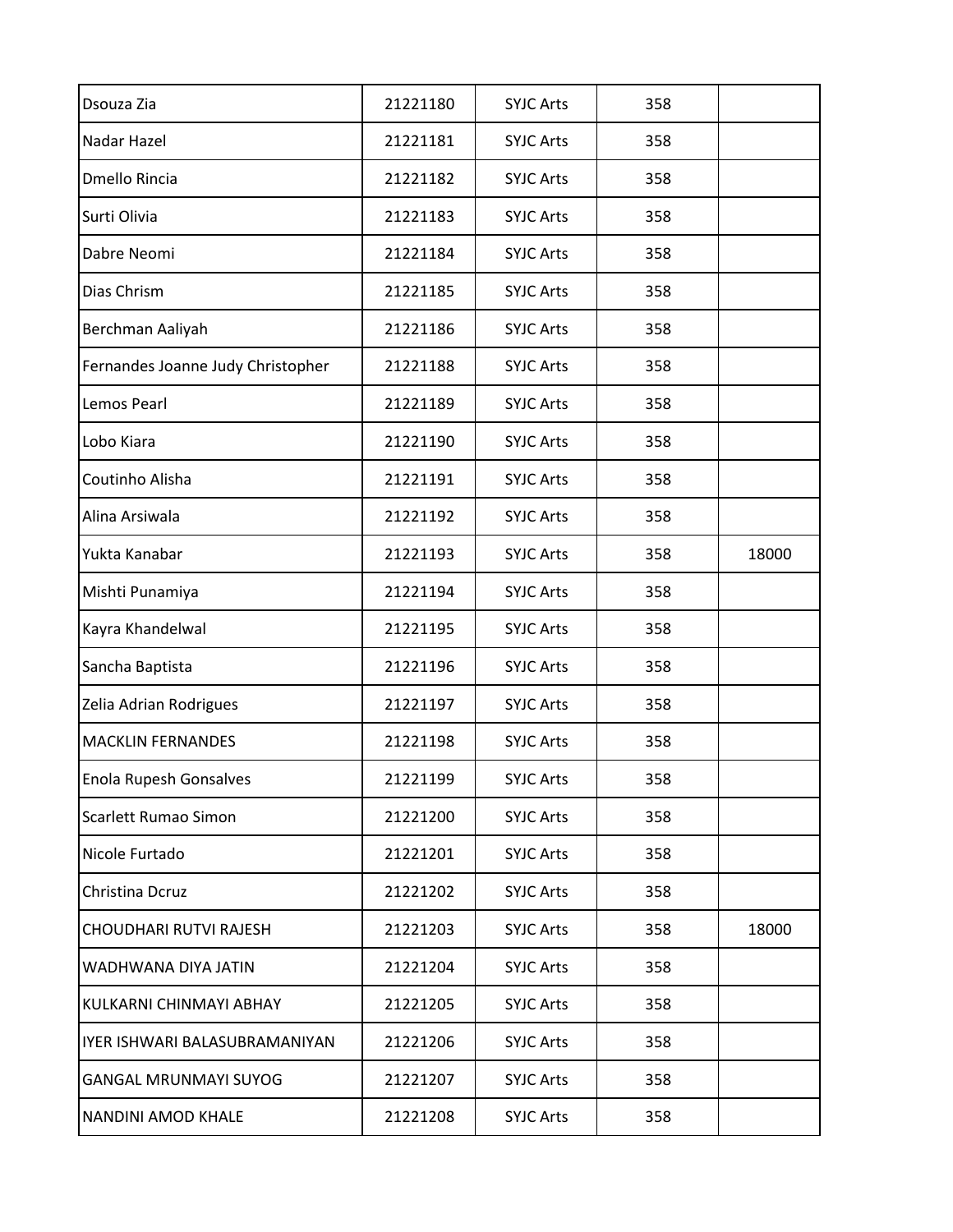| JADHAV SANIKA SANJAY         | 21221209 | <b>SYJC Arts</b> | 358 |       |
|------------------------------|----------|------------------|-----|-------|
| NAFISA JUZAR KANPURWALA      | 21221210 | <b>SYJC Arts</b> | 358 | 18000 |
| <b>ZAINAB ISMAIL TINWALA</b> | 21221211 | <b>SYJC Arts</b> | 358 | 18000 |
| <b>MANASVI JITEN MEHTA</b>   | 21221212 | <b>SYJC Arts</b> | 358 |       |
| <b>TANISHI MUNDRA</b>        | 21221213 | <b>SYJC Arts</b> | 358 |       |
| <b>RANE ACHAL SANTOSH</b>    | 21221214 | <b>SYJC Arts</b> | 358 |       |
| <b>SHREYA BASU</b>           | 21221216 | <b>SYJC Arts</b> | 358 | 18000 |
| KIMAYA ATUL KUBITKAR         | 21221217 | <b>SYJC Arts</b> | 358 | 18000 |
| <b>SHIVANI RAJENDRAN</b>     | 21221218 | <b>SYJC Arts</b> | 358 |       |
| AMBERKAR SHREEYA JAIRAJ      | 21221221 | <b>SYJC Arts</b> | 358 |       |
| <b>BHOOMI NILESH SHAH</b>    | 21221222 | <b>SYJC Arts</b> | 358 | 18000 |
| <b>IRA KULKARNI</b>          | 21221223 | <b>SYJC Arts</b> | 358 |       |
| <b>SEMANTIKA SINGH</b>       | 21221224 | <b>SYJC Arts</b> | 358 |       |
| <b>PEARL ANISH SHAH</b>      | 21221225 | <b>SYJC Arts</b> | 358 | 18000 |
| AAFREEN NAUZER BHARUCHA      | 21221226 | <b>SYJC Arts</b> | 358 |       |
| PALAK VISWANATHAN IYER       | 21221227 | <b>SYJC Arts</b> | 358 |       |
| <b>NAVYA CHOPRA</b>          | 21221228 | <b>SYJC Arts</b> | 358 |       |
| UVIEKA JAIN                  | 21221229 | <b>SYJC Arts</b> | 358 |       |
| NAINIKA NANDANKAR            | 21221230 | <b>SYJC Arts</b> | 358 |       |
| <b>HUSAIN SAAMIYA NASIR</b>  | 21221231 | <b>SYJC Arts</b> | 358 | 18000 |
| <b>DHWANI ADVANI</b>         | 21221232 | <b>SYJC Arts</b> | 358 | 18000 |
| NANDITA PRASHANT BHATIA      | 21221233 | <b>SYJC Arts</b> | 358 |       |
| <b>AANCHAL VIKAS VYAS</b>    | 21221234 | <b>SYJC Arts</b> | 358 | 18000 |
| <b>NEERAJA GOKHALE</b>       | 21221236 | <b>SYJC Arts</b> | 358 |       |
| <b>TANVI PRASHANT JOSHI</b>  | 21221237 | <b>SYJC Arts</b> | 358 |       |
| ISIA KAUSHAL KOTHARI         | 21221240 | <b>SYJC Arts</b> | 358 |       |
| RAASHI JAIN                  | 21221241 | <b>SYJC Arts</b> | 358 |       |
| PIYAA AGRAWAL                | 21221242 | <b>SYJC Arts</b> | 358 | 18000 |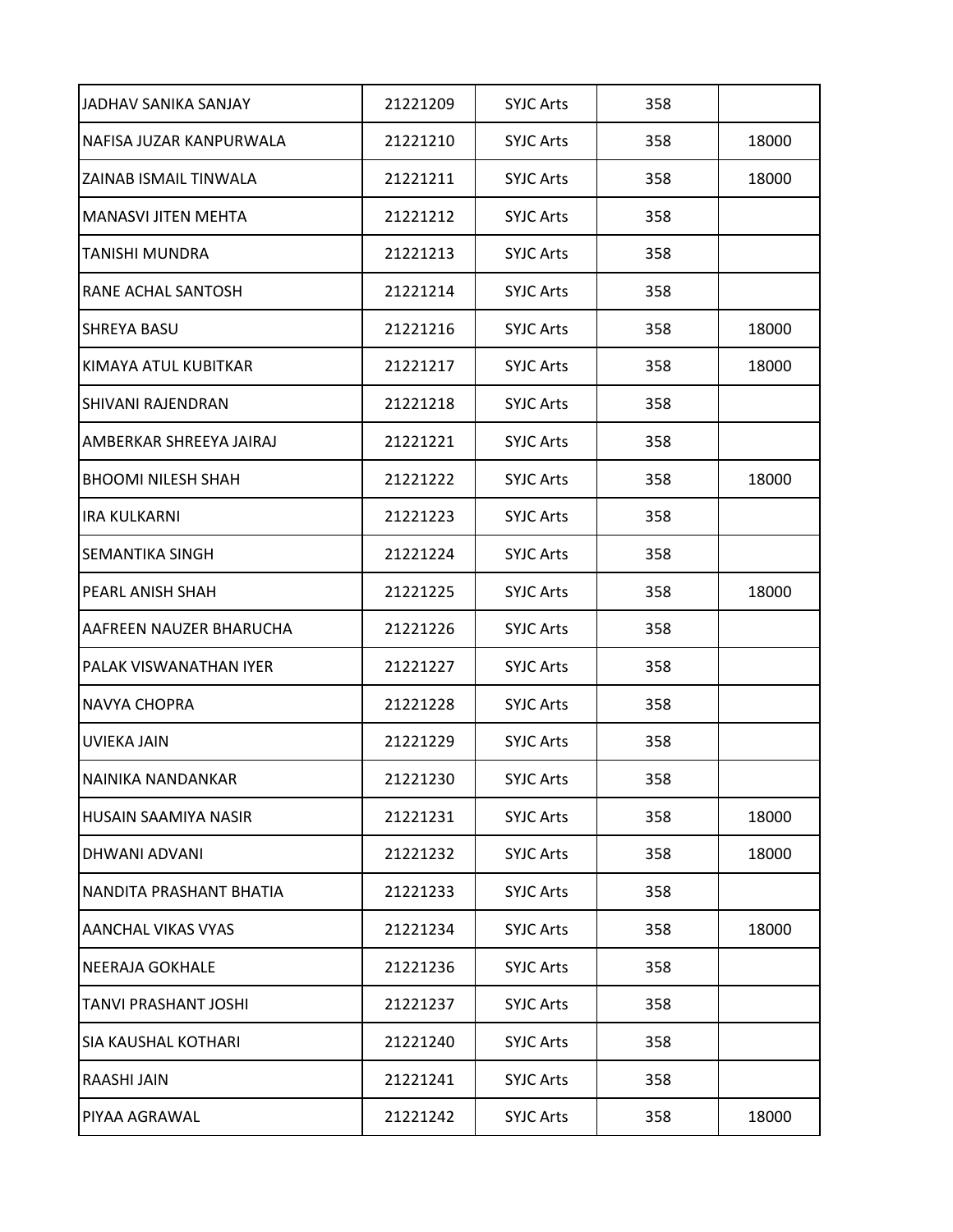| NIKHAT SANAULLA ANSARI        | 21221243 | <b>SYJC Arts</b> | 358 |       |
|-------------------------------|----------|------------------|-----|-------|
| NEEHARIKA JITENDRA JALAN      | 21221244 | <b>SYJC Arts</b> | 358 | 18000 |
| <b>MONDKAR CHINMAYEE SHAM</b> | 21221245 | <b>SYJC Arts</b> | 358 |       |
| <b>ARTH DHIREN NANDU</b>      | 21221246 | <b>SYJC Arts</b> | 358 | 18000 |
| <b>MEHER MEHTANI</b>          | 21221247 | <b>SYJC Arts</b> | 358 |       |
| <b>SAKSHI BARJATYA</b>        | 21221248 | <b>SYJC Arts</b> | 358 | 18000 |
| NIYATI VINOD BHAT             | 21221249 | <b>SYJC Arts</b> | 358 |       |
| <b>AZRA RAKHANGI</b>          | 21221250 | <b>SYJC Arts</b> | 358 |       |
| YOGINI KABIR                  | 21221251 | <b>SYJC Arts</b> | 358 |       |
| <b>SAKARIA JIA DILIP</b>      | 21221252 | <b>SYJC Arts</b> | 358 |       |
| SHUBHI HARSH SRIVASTAVA       | 21221253 | <b>SYJC Arts</b> | 358 | 18000 |
| <b>BAGWE RUCHA PRASAD</b>     | 21221254 | <b>SYJC Arts</b> | 358 | 18000 |
| <b>RIYA MHATRE</b>            | 21221255 | <b>SYJC Arts</b> | 358 | 18000 |
| <b>KRISH SANJEEV JOSHI</b>    | 21221256 | <b>SYJC Arts</b> | 358 | 18000 |
| NADKAR ZOYA QAYYUM            | 21221257 | <b>SYJC Arts</b> | 358 | 18000 |
| CHARANIA ZOYA MURTUZA         | 21221258 | <b>SYJC Arts</b> | 358 |       |
| <b>KRIPA HARSHAL SHAH</b>     | 21221259 | <b>SYJC Arts</b> | 358 | 18000 |
| UTTARA KIRAN RAMBHIA          | 21221260 | <b>SYJC Arts</b> | 358 | 18000 |
| MRINMAY KUMAR                 | 21221261 | <b>SYJC Arts</b> | 358 |       |
| MISHRA SHRUTEE KAMAL          | 21221262 | <b>SYJC Arts</b> | 358 |       |
| <b>SANJANA SATISH MENON</b>   | 21221263 | <b>SYJC Arts</b> | 358 |       |
| YASHVI PUNDRIK VORA           | 21221264 | <b>SYJC Arts</b> | 358 |       |
| <b>TURABI HUSSAINA AJAZ</b>   | 21221265 | <b>SYJC Arts</b> | 358 | 18000 |
| ARORA ARYAKI PANKAJ           | 21221266 | <b>SYJC Arts</b> | 358 |       |
| <b>TAMANNA AGARWAL</b>        | 21221267 | <b>SYJC Arts</b> | 358 |       |
| <b>CHAPRALA DISHA RAJESH</b>  | 21221268 | <b>SYJC Arts</b> | 358 | 18000 |
| NEHA NILESH PADGAONKAR        | 21221269 | <b>SYJC Arts</b> | 358 |       |
| <b>MOHNA SHOUVIK GUPTA</b>    | 21221271 | <b>SYJC Arts</b> | 358 |       |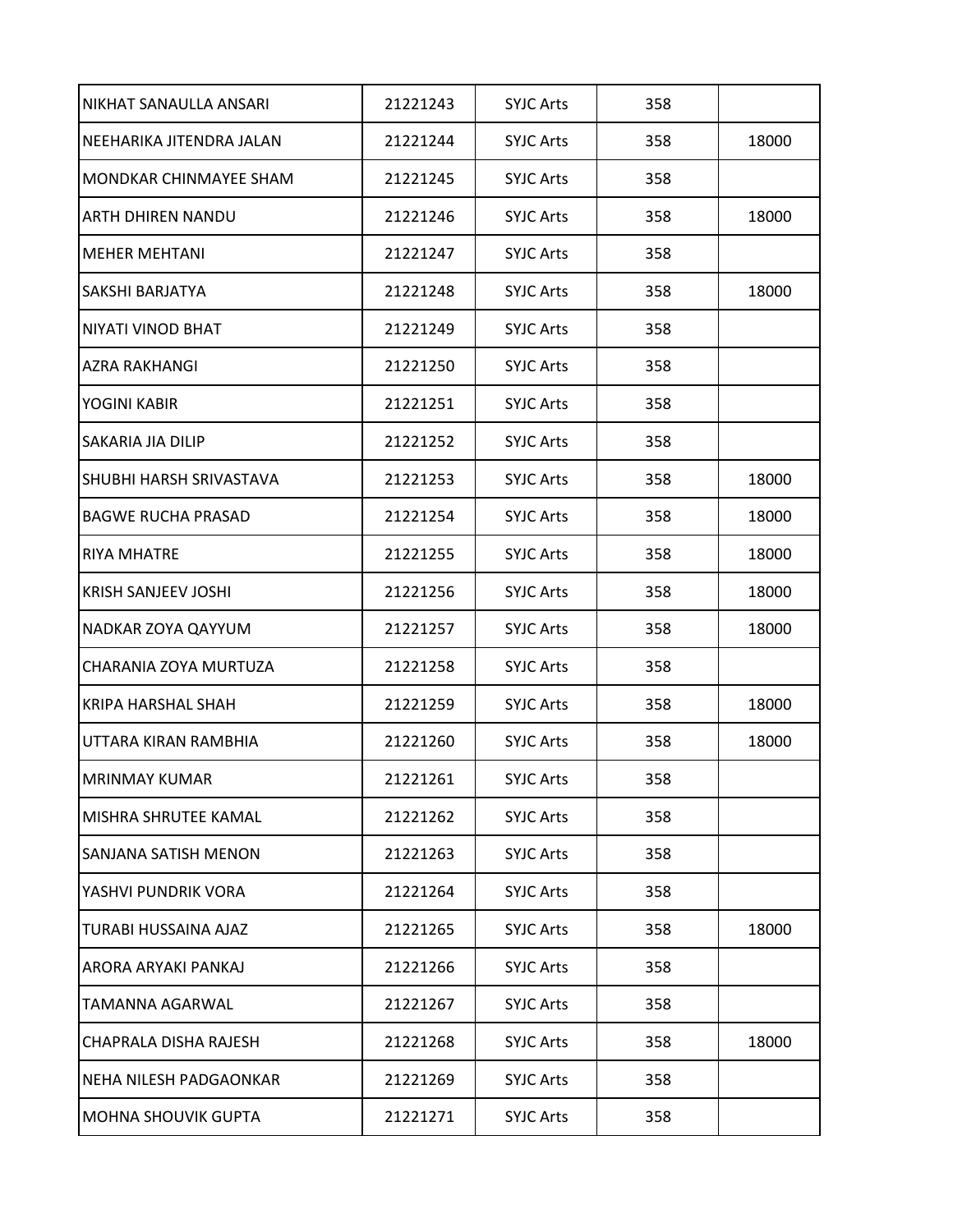| HIYA MAHESH KHETWANI               | 21221272 | <b>SYJC Arts</b> | 358 | 18000 |
|------------------------------------|----------|------------------|-----|-------|
| <b>SMITI PRASHANT NEMANE</b>       | 21221273 | <b>SYJC Arts</b> | 358 |       |
| <b>AREEBAH GOLANDAZ</b>            | 21221274 | <b>SYJC Arts</b> | 358 |       |
| <b>SAUMYA SANJAY MOHILE</b>        | 21221275 | <b>SYJC Arts</b> | 358 |       |
| TANISHA PANKAJ SANGHVI             | 21221276 | <b>SYJC Arts</b> | 358 |       |
| UFRINA HOSHEDAR POONAWALLA         | 21221278 | <b>SYJC Arts</b> | 358 |       |
| <b>SWARA PRASAD KULKARNI</b>       | 21221279 | <b>SYJC Arts</b> | 358 |       |
| NAIK MITALI DATTATREYA             | 21221280 | <b>SYJC Arts</b> | 358 |       |
| <b>JIA SAUMYA GOPANI</b>           | 21221281 | <b>SYJC Arts</b> | 358 | 18000 |
| LAKHAN MOKSHA VISHWANATH           | 21221282 | <b>SYJC Arts</b> | 358 |       |
| ARUNIMA RAJA MITRA                 | 21221283 | <b>SYJC Arts</b> | 358 |       |
| IJIYA GANGAR                       | 21221285 | <b>SYJC Arts</b> | 358 |       |
| <b>PRIYAL RAKESH CHAUHAN</b>       | 21221286 | <b>SYJC Arts</b> | 358 |       |
| <b>NIYATI KETAN VIRA</b>           | 21221287 | <b>SYJC Arts</b> | 358 |       |
| P LAHARI                           | 21221288 | <b>SYJC Arts</b> | 358 |       |
| NANDANA SHENOY                     | 21221290 | <b>SYJC Arts</b> | 358 |       |
| <b>ANUSHKA MATHEW</b>              | 21221292 | <b>SYJC Arts</b> | 358 | 18000 |
| NEETI NEHAL VORA                   | 21221293 | <b>SYJC Arts</b> | 358 |       |
| <b>VIVIA VIKRANT SHINDE</b>        | 21221296 | <b>SYJC Arts</b> | 358 |       |
| HITANSHI KAUSHAL MODI              | 21221298 | <b>SYJC Arts</b> | 358 |       |
| DHEEMANT JOSHI                     | 21221302 | <b>SYJC Arts</b> | 358 | 18000 |
| <b>AASHI DIPEN CHHEDA</b>          | 21221303 | <b>SYJC Arts</b> | 358 |       |
| lVEENAAZ VAID                      | 21221304 | <b>SYJC Arts</b> | 358 |       |
| NIA JAYESH JAIN                    | 21221305 | <b>SYJC Arts</b> | 358 |       |
| <b>SRISHTI SWAPNEEL WAGLE</b>      | 21221306 | <b>SYJC Arts</b> | 358 |       |
| <b>REANNE NICOLE</b>               | 21221308 | <b>SYJC Arts</b> | 358 |       |
| <b>SHREYA RAJENDRA SINGH RAWAT</b> | 21221309 | <b>SYJC Arts</b> | 358 |       |
| <b>DHWANI SHARMA</b>               | 21221310 | <b>SYJC Arts</b> | 358 |       |
|                                    |          |                  |     |       |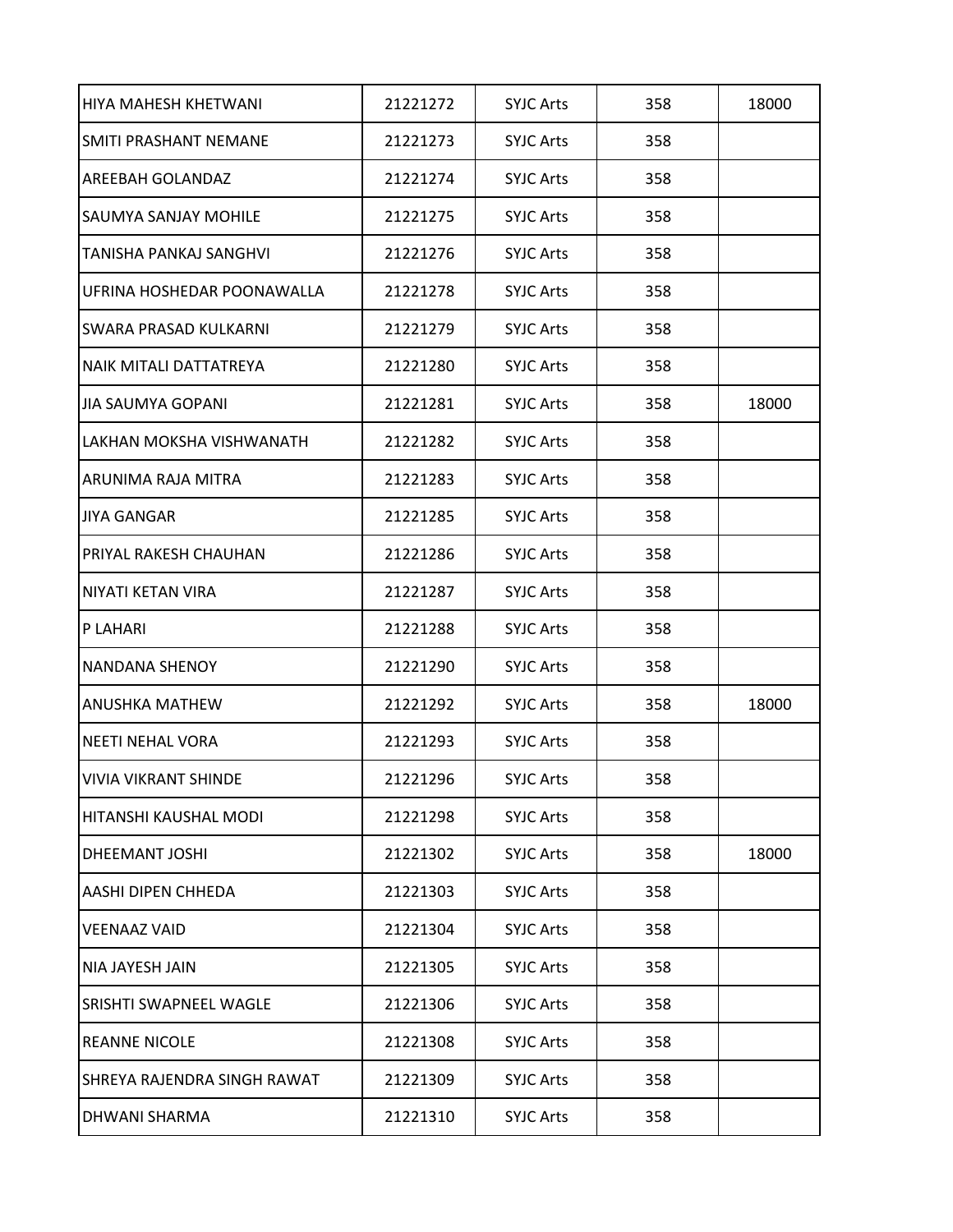| <b>SHAUNA UDAY WELING</b>      | 21221311 | <b>SYJC Arts</b> | 358 |       |
|--------------------------------|----------|------------------|-----|-------|
| <b>BIYANI TANISHQ UMESH</b>    | 21221312 | <b>SYJC Arts</b> | 358 | 18000 |
| KRIPA SUNIL VAGHELA            | 21221313 | <b>SYJC Arts</b> | 358 |       |
| <b>ADHAV OM MAHENDRA</b>       | 21221314 | <b>SYJC Arts</b> | 358 |       |
| PATIL TANISHKA JITENDRA        | 21221315 | <b>SYJC Arts</b> | 358 | 18000 |
| <b>KHANJAN SHAH</b>            | 21221316 | <b>SYJC Arts</b> | 358 | 18000 |
| JAIN DISHA NARESH              | 21221317 | <b>SYJC Arts</b> | 358 | 18000 |
| CHAUDHARI PRATIKSHA OMPRAKASH  | 21221318 | <b>SYJC Arts</b> | 358 |       |
| <b>ACHARYA IRA SAMEER</b>      | 21221319 | <b>SYJC Arts</b> | 358 |       |
| NIKITA DEVEN PATHARE           | 21221320 | <b>SYJC Arts</b> | 358 |       |
| <b>NANDINI BOTHRA</b>          | 21221321 | <b>SYJC Arts</b> | 358 |       |
| JAIN HINAL PRAKASH             | 21221322 | <b>SYJC Arts</b> | 358 |       |
| <b>AVANI VENKATESH KUMAR</b>   | 21221323 | <b>SYJC Arts</b> | 358 |       |
| <b>CHAUDHARI JITVARI VIPUL</b> | 21221324 | <b>SYJC Arts</b> | 358 |       |
| <b>TANISHA PRAMEET SAVLA</b>   | 21221326 | <b>SYJC Arts</b> | 358 |       |
| <b>PARI SAGAR CHAVAN</b>       | 21221327 | <b>SYJC Arts</b> | 358 |       |
| <b>SHRIYA YOGESH NAIR</b>      | 21221328 | <b>SYJC Arts</b> | 358 |       |
| lleisha Vishal                 | 21221329 | <b>SYJC Arts</b> | 358 |       |
| KOTIYAN SIMRAN SANTOSH         | 21221330 | <b>SYJC Arts</b> | 358 |       |
| <b>TITIKSHA YEWALE</b>         | 21221331 | <b>SYJC Arts</b> | 358 |       |
| <b>IRA MANEK</b>               | 21221332 | <b>SYJC Arts</b> | 358 |       |
| <b>URJA MIHIR NAGDA</b>        | 21221333 | <b>SYJC Arts</b> | 358 |       |
| <b>DIA CHETAN BOLAR</b>        | 21221335 | <b>SYJC Arts</b> | 358 |       |
| <b>GAURI GAWDE</b>             | 21221336 | <b>SYJC Arts</b> | 358 |       |
| YASHASWI WANDHARE              | 21221337 | <b>SYJC Arts</b> | 358 |       |
| <b>KRISHI PINKESH MEHTA</b>    | 21221338 | <b>SYJC Arts</b> | 358 |       |
| SAKINA AMIR BANATWALA          | 21221339 | <b>SYJC Arts</b> | 358 |       |
| <b>SREERAG P NAIR</b>          | 21221340 | <b>SYJC Arts</b> | 358 |       |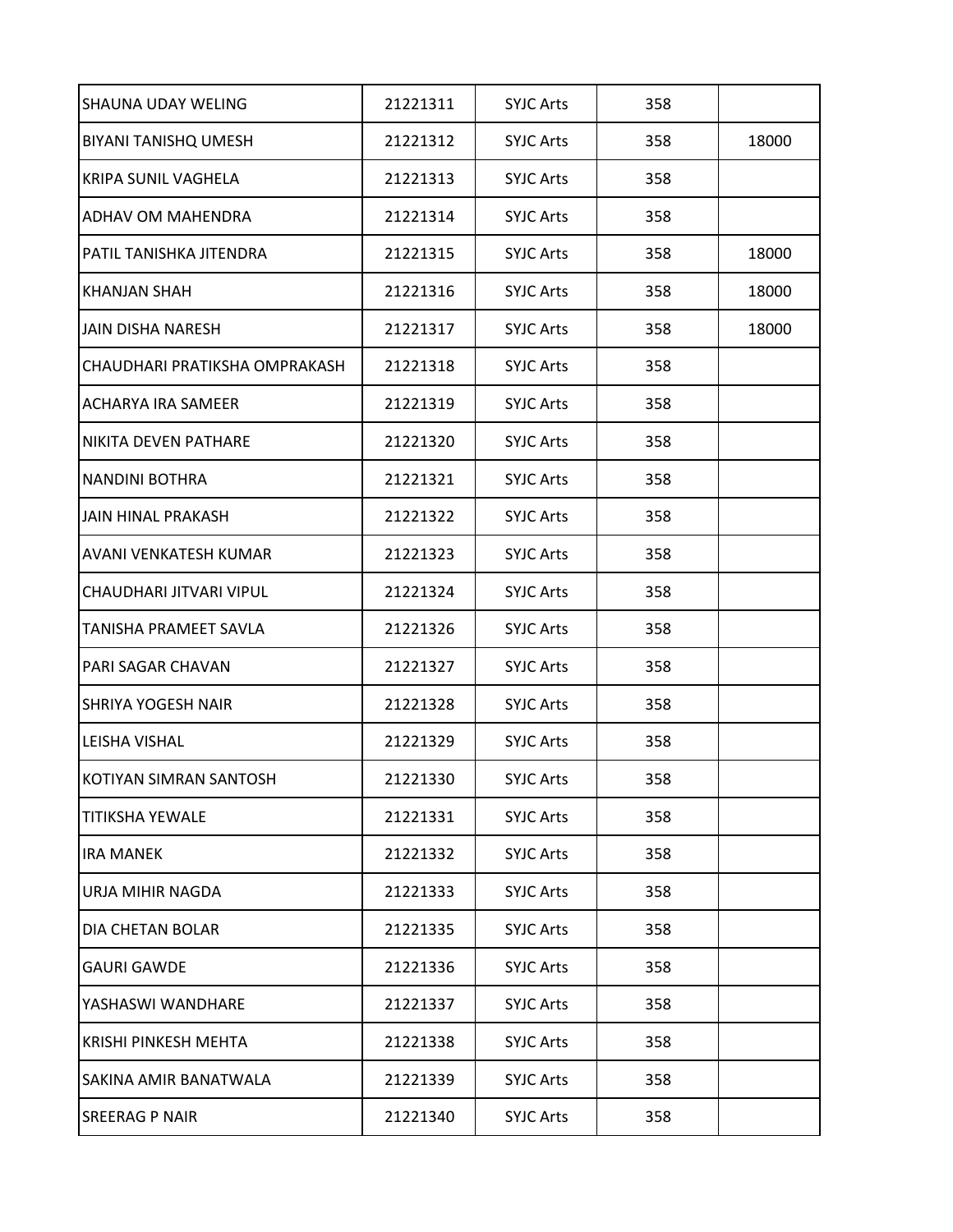| SHINDE SAYALI PRAMOD          | 21221342 | <b>SYJC Arts</b> | 358 |       |
|-------------------------------|----------|------------------|-----|-------|
| AKANSHA MITTAL                | 21221345 | <b>SYJC Arts</b> | 358 |       |
| <b>HARSHADA VISWANATH</b>     | 21221346 | <b>SYJC Arts</b> | 358 | 18000 |
| KADAM SHLOKA PRADEEP          | 21221347 | <b>SYJC Arts</b> | 358 |       |
| <b>MANER AMBER SIDDIQUE</b>   | 21221348 | <b>SYJC Arts</b> | 358 |       |
| <b>SHRIVASTAV RHEA SUMEET</b> | 21221350 | <b>SYJC Arts</b> | 358 |       |
| RAAIMA DAMANIA                | 21221351 | <b>SYJC Arts</b> | 358 | 18000 |
| <b>MAHI JAIN</b>              | 21221352 | <b>SYJC Arts</b> | 358 |       |
| <b>RIA CHAWDA</b>             | 21221353 | <b>SYJC Arts</b> | 358 |       |
| <b>AMBRE PRACHI SUDHAKAR</b>  | 21221354 | <b>SYJC Arts</b> | 358 |       |
| <b>HARISH STHANUNATH</b>      | 21221355 | <b>SYJC Arts</b> | 358 |       |
| PIYUSHI KULDEEP TANKSALE      | 21221356 | <b>SYJC Arts</b> | 358 |       |
| <b>ASHWIN DIMRI</b>           | 21221357 | <b>SYJC Arts</b> | 358 |       |
| VINCENT KYRA BIANCA SANTOSH   | 21221358 | <b>SYJC Arts</b> | 358 |       |
| <b>ANANYA JOSHI</b>           | 21221359 | <b>SYJC Arts</b> | 358 |       |
| <b>TIA SUNIL POOJARI</b>      | 21221360 | <b>SYJC Arts</b> | 358 | 18000 |
| RIYA MANOJ BARMECHA           | 21221361 | <b>SYJC Arts</b> | 358 |       |
| DVIJ NEMISH KOTADIA           | 21221362 | <b>SYJC Arts</b> | 358 |       |
| <b>KRUTTIKA SANJAY RANE</b>   | 21221363 | <b>SYJC Arts</b> | 358 |       |
| Vyoma Dani                    | 21221365 | <b>SYJC Arts</b> | 358 |       |
| <b>Bhumika Rathod</b>         | 21221366 | <b>SYJC Arts</b> | 358 |       |
| <b>SHREEYA UDAY CHAVDA</b>    | 21221367 | <b>SYJC Arts</b> | 358 |       |
| <b>GADA TANISHKA PRAFUL</b>   | 21221368 | <b>SYJC Arts</b> | 358 | 18000 |
| <b>TAASHA SHUKLA</b>          | 21221369 | <b>SYJC Arts</b> | 358 |       |
| <b>VANSHIKA PARNESH JAIN</b>  | 21221370 | <b>SYJC Arts</b> | 358 |       |
| JOGLEKAR KASTURI AJAY         | 21221371 | <b>SYJC Arts</b> | 358 |       |
| <b>MAHEK RAO</b>              | 21221372 | <b>SYJC Arts</b> | 358 |       |
| <b>QUADROS IVANA GODFREY</b>  | 21221373 | <b>SYJC Arts</b> | 358 |       |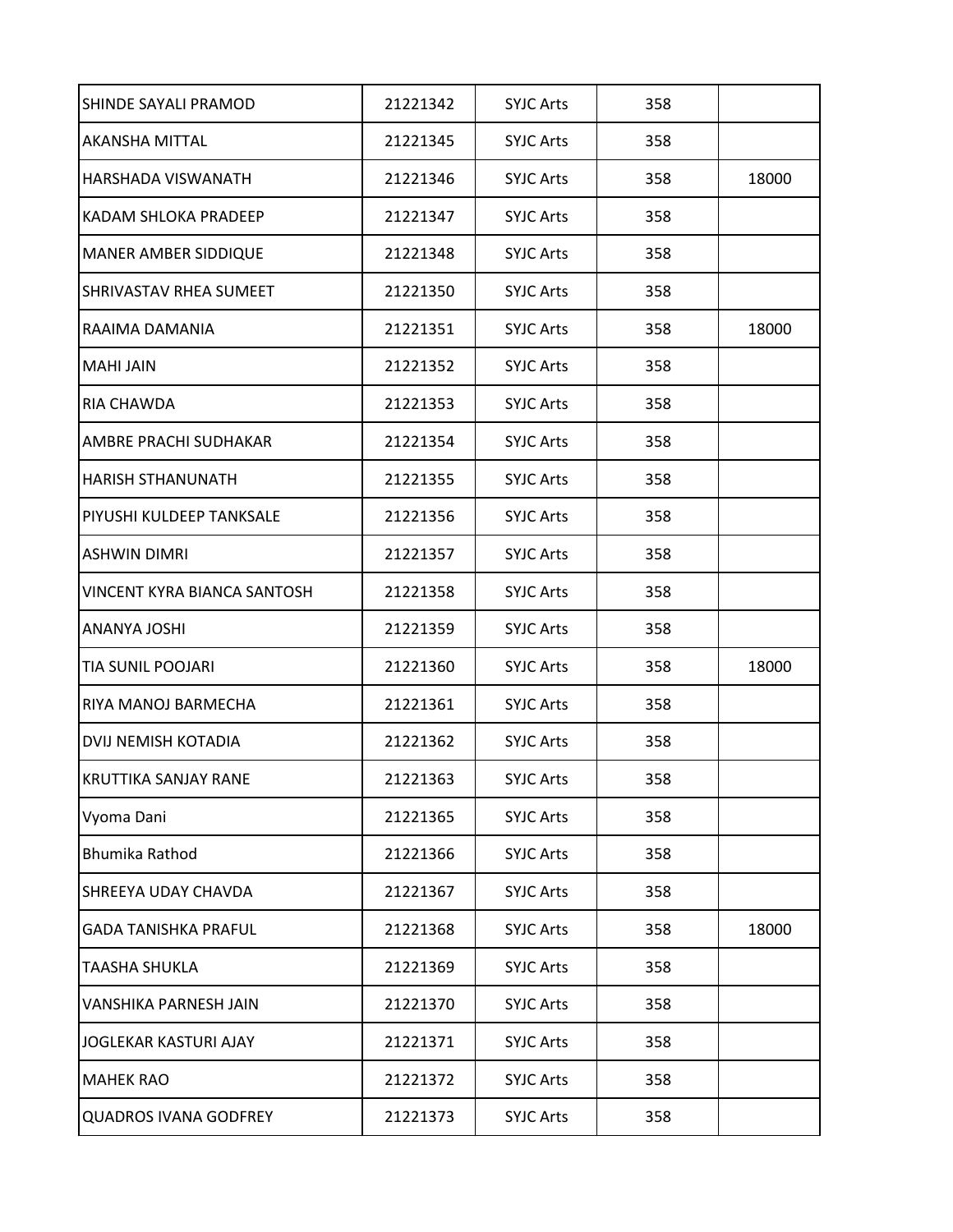| ARYAA MISHRA                   | 21221374 | <b>SYJC Arts</b> | 358 |       |
|--------------------------------|----------|------------------|-----|-------|
| <b>DRISHTI PIYUSH THAKKER</b>  | 21221375 | <b>SYJC Arts</b> | 358 |       |
| <b>KAVYA DHUME</b>             | 21221376 | <b>SYJC Arts</b> | 358 |       |
| TARKASBAND NEELAM PRASAD       | 21221377 | <b>SYJC Arts</b> | 358 |       |
| DEVANSHI SUNIL VISHARIA        | 21221379 | <b>SYJC Arts</b> | 358 |       |
| MANDAL FATEMA ASGARALI         | 21221380 | <b>SYJC Arts</b> | 358 |       |
| DIVYA UNMESH RANE              | 21221381 | <b>SYJC Arts</b> | 358 |       |
| OJHA YUKTAMUKHI VINAYSHANKAR   | 21221382 | <b>SYJC Arts</b> | 358 | 18000 |
| <b>SUVAN PRASHANT LOKHANDE</b> | 21221383 | <b>SYJC Arts</b> | 358 |       |
| <b>JAIN KIARA PRADEEP</b>      | 21221384 | <b>SYJC Arts</b> | 358 |       |
| <b>REYA AMIT GORWARA</b>       | 21221385 | <b>SYJC Arts</b> | 358 | 18000 |
| Nupur Kumbhar                  | 21221388 | <b>SYJC Arts</b> | 358 | 18000 |
| Shravani Milind Satam          | 21221389 | <b>SYJC Arts</b> | 358 |       |
| Dabhade Aditya Dinanath        | 21221390 | <b>SYJC Arts</b> | 358 |       |
| Aisha Sachin Wagle             | 21221391 | <b>SYJC Arts</b> | 358 | 18000 |
| Dipesh Chakrabarty             | 21221392 | <b>SYJC Arts</b> | 358 | 18000 |
| Anam Shaikh                    | 21221393 | <b>SYJC Arts</b> | 358 |       |
| YashrajChhatrapati             | 21221394 | <b>SYJC Arts</b> | 358 |       |
| Megh Jadhav                    | 21221395 | <b>SYJC Arts</b> | 358 |       |
| Satt Sunil Padwal              | 21221396 | <b>SYJC Arts</b> | 358 |       |
| Magar Anuj                     | 21221398 | <b>SYJC Arts</b> | 358 |       |
| <b>TRIPATHIH JIYA</b>          | 21221399 | <b>SYJC Arts</b> | 358 |       |
| <b>MAHI MEHTA</b>              | 21221400 | <b>SYJC Arts</b> | 358 |       |
| <b>SAMRUDDHI ANIL SHELKE</b>   | 21221401 | <b>SYJC Arts</b> | 358 | 18000 |
| KHAN OMAMA AHMED MUKHTAR AHM   | 21221402 | <b>SYJC Arts</b> | 358 |       |
| Pritha Jogani                  | 21221404 | <b>SYJC Arts</b> | 358 |       |
| Fernandes Keeann               | 21221406 | <b>SYJC Arts</b> | 358 |       |
| Naik Manasvi                   | 21221408 | <b>SYJC Arts</b> | 358 |       |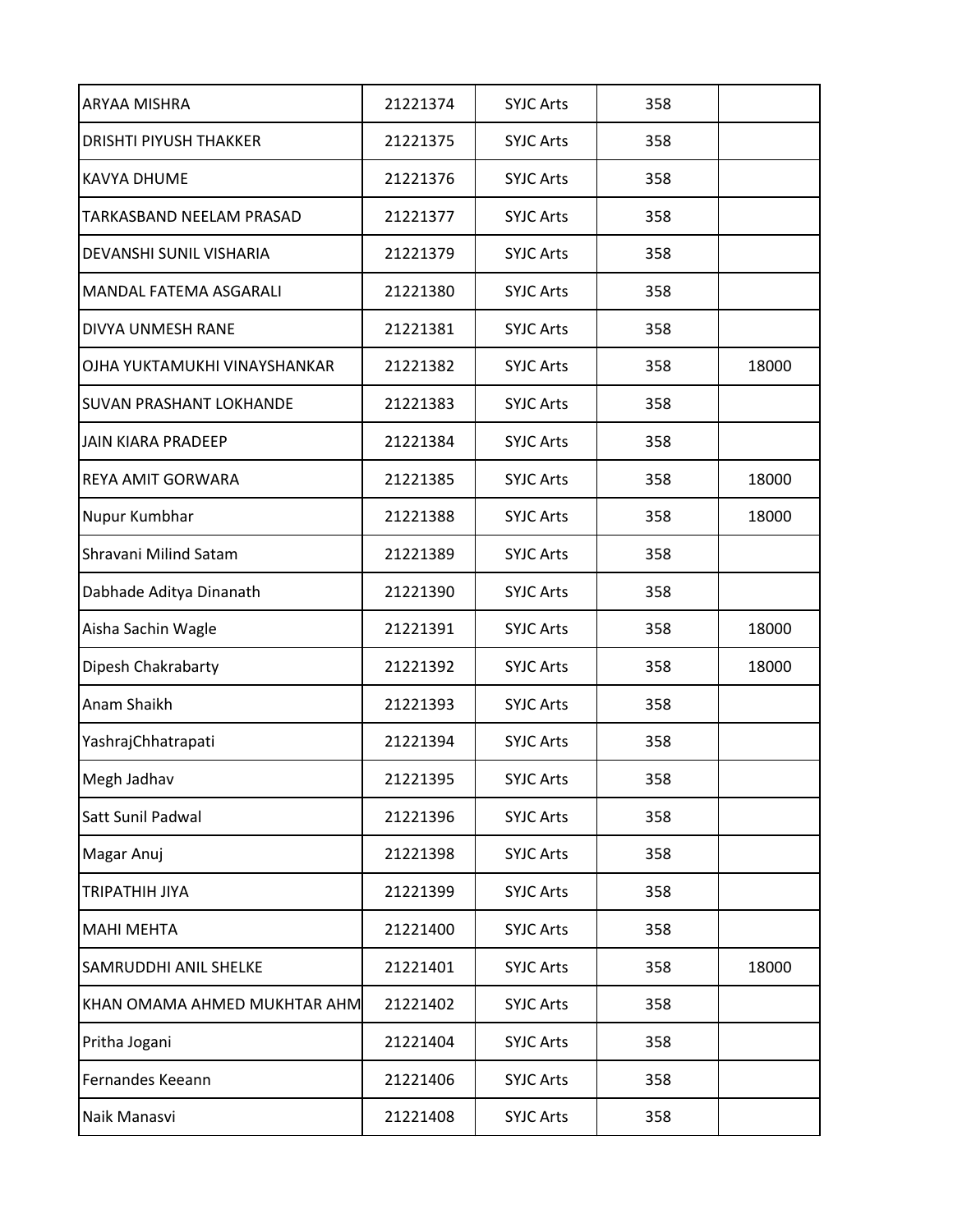| Prisha Coutinho          | 21221409     | <b>SYJC Arts</b>    | 358 |       |
|--------------------------|--------------|---------------------|-----|-------|
| rajvi Vaghani            | 21221410     | <b>SYJC Arts</b>    | 358 |       |
| Conan Dsouza             | 21221411     | <b>SYJC Arts</b>    | 358 |       |
| SRIKRISHNA SUVVARI       | FYJC21221405 | <b>SYJC Arts</b>    | 528 |       |
| Dsouza Christoval Lemuel | 21225001     | <b>SYJC Science</b> | 528 |       |
| Bipin Sayujya            | 21225003     | <b>SYJC Science</b> | 528 |       |
| Michael Tia              | 21225004     | <b>SYJC Science</b> | 528 | 18000 |
| Dennis Sydelle Kaitlyn   | 21225005     | <b>SYJC Science</b> | 528 | 18000 |
| Nadar Janice             | 21225006     | <b>SYJC Science</b> | 528 | 18000 |
| Pinto Dalryn Ines John   | 21225008     | <b>SYJC Science</b> | 528 | 18000 |
| Lopes Clive              | 21225009     | <b>SYJC Science</b> | 528 |       |
| Nadar Anthony            | 21225010     | <b>SYJC Science</b> | 528 | 18000 |
| Dourado Ksena Sabina     | 21225011     | <b>SYJC Science</b> | 528 | 18000 |
| Almeida Melania          | 21225012     | <b>SYJC Science</b> | 528 | 18000 |
| Fernandes Zaneta         | 21225013     | <b>SYJC Science</b> | 528 | 18000 |
| Mehta Priyanshi          | 21225014     | <b>SYJC Science</b> | 528 |       |
| George Allen             | 21225015     | <b>SYJC Science</b> | 528 | 18000 |
| Serrao Jadyn             | 21225016     | <b>SYJC Science</b> | 528 | 18000 |
| Victor Sanchia Samaira   | 21225017     | <b>SYJC Science</b> | 528 |       |
| Dsouza Sancia            | 21225018     | <b>SYJC Science</b> | 528 | 18000 |
| DSouza Alisha            | 21225019     | <b>SYJC Science</b> | 528 | 18000 |
| Lobo Leo                 | 21225020     | <b>SYJC Science</b> | 528 |       |
| <b>DMello Lianne</b>     | 21225021     | <b>SYJC Science</b> | 528 | 18000 |
| Mathias Algren           | 21225023     | <b>SYJC Science</b> | 528 |       |
| Saldanha Giselle         | 21225024     | <b>SYJC Science</b> | 528 | 18000 |
| Dsouza Dwayne            | 21225025     | <b>SYJC Science</b> | 528 |       |
| Dcunha Niall             | 21225027     | <b>SYJC Science</b> | 528 | 18000 |
| Kujur Eileen Rita        | 21225028     | <b>SYJC Science</b> | 528 | 18000 |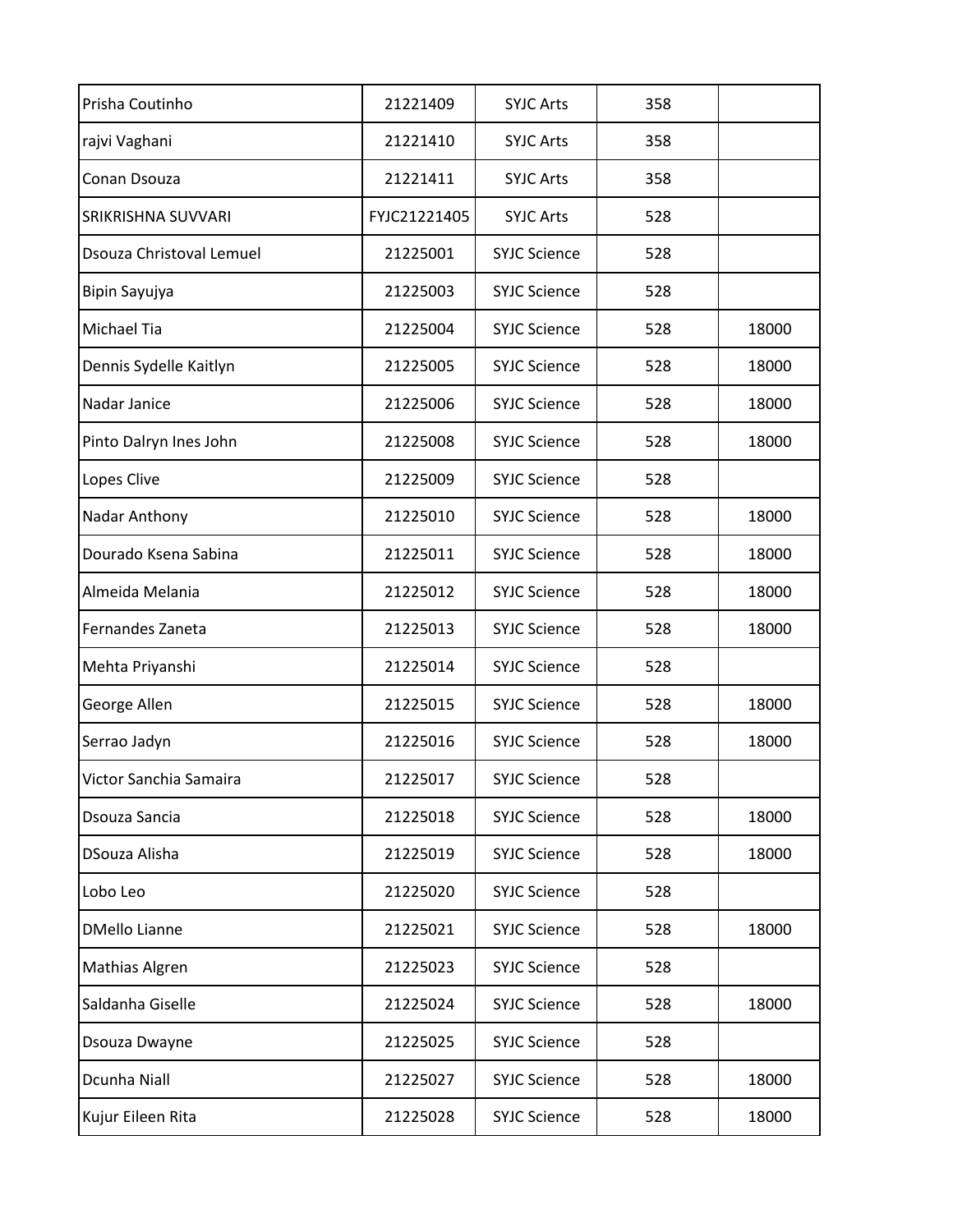| Chelangara Daniel       | 21225029 | <b>SYJC Science</b> | 528 | 18000 |
|-------------------------|----------|---------------------|-----|-------|
| Dmello Sancia           | 21225030 | <b>SYJC Science</b> | 528 |       |
| Dsilva Luke             | 21225031 | <b>SYJC Science</b> | 528 | 18000 |
| Carvalho Aaron          | 21225033 | <b>SYJC Science</b> | 528 |       |
| <b>Dmello Nathan</b>    | 21225034 | <b>SYJC Science</b> | 528 | 18000 |
| Pereira Jayden          | 21225035 | <b>SYJC Science</b> | 528 | 18000 |
| Assisi Nayantara Allena | 21225036 | <b>SYJC Science</b> | 528 | 18000 |
| <b>Mendes Celestine</b> | 21225037 | <b>SYJC Science</b> | 528 | 18000 |
| <b>Barnes Janice</b>    | 21225038 | <b>SYJC Science</b> | 528 | 18000 |
| Coelho Ruth             | 21225040 | <b>SYJC Science</b> | 528 |       |
| Coelho Roma             | 21225041 | <b>SYJC Science</b> | 528 |       |
| Dabre Senerita          | 21225042 | <b>SYJC Science</b> | 528 | 18000 |
| Lobo Angel              | 21225043 | <b>SYJC Science</b> | 528 | 18000 |
| Pais Jaden              | 21225044 | <b>SYJC Science</b> | 528 |       |
| Pereira Stasha          | 21225045 | <b>SYJC Science</b> | 528 | 18000 |
| Almeida Isaiah          | 21225046 | <b>SYJC Science</b> | 528 |       |
| Pinto Joel              | 21225047 | <b>SYJC Science</b> | 528 | 18000 |
| Alva Renita             | 21225048 | <b>SYJC Science</b> | 528 |       |
| Tellis Ashlyn           | 21225050 | <b>SYJC Science</b> | 528 | 18000 |
| Fernandes Deziree       | 21225051 | <b>SYJC Science</b> | 528 |       |
| Fernandes Angelina      | 21225052 | <b>SYJC Science</b> | 528 |       |
| Martis Janelle          | 21225053 | <b>SYJC Science</b> | 528 | 18000 |
| Mathew Sanya            | 21225054 | <b>SYJC Science</b> | 528 |       |
| Saldanha Srajan         | 21225055 | <b>SYJC Science</b> | 528 | 18000 |
| Antony Sharona          | 21225056 | <b>SYJC Science</b> | 528 | 18000 |
| Raberts Edria           | 21225057 | <b>SYJC Science</b> | 528 |       |
| Quadros Mackenzy        | 21225058 | <b>SYJC Science</b> | 528 | 18000 |
| Fernandes Jaden         | 21225059 | <b>SYJC Science</b> | 528 | 18000 |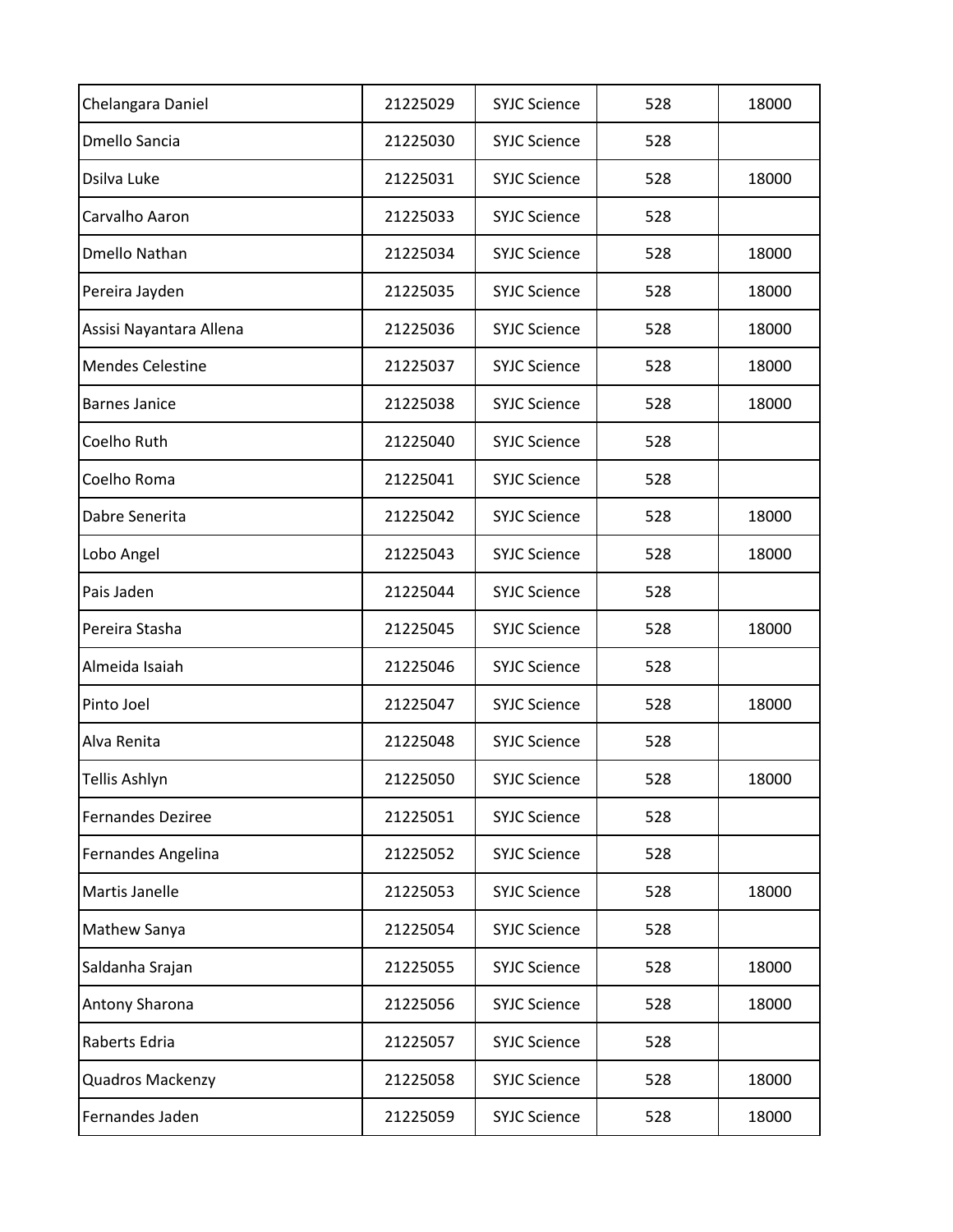| Dsa Aster                   | 21225060 | <b>SYJC Science</b> | 528 | 18000 |
|-----------------------------|----------|---------------------|-----|-------|
| Johnson David               | 21225061 | <b>SYJC Science</b> | 528 | 18000 |
| Doraiswamy Seanna           | 21225062 | <b>SYJC Science</b> | 528 |       |
| Jadhav Zoey                 | 21225063 | <b>SYJC Science</b> | 528 | 18000 |
| DSouza Joshua               | 21225064 | <b>SYJC Science</b> | 528 |       |
| Albuquerque Flavia          | 21225065 | <b>SYJC Science</b> | 528 |       |
| Karia Sebastian             | 21225067 | <b>SYJC Science</b> | 528 | 18000 |
| <b>Rodrigues Dallis</b>     | 21225068 | <b>SYJC Science</b> | 528 | 18000 |
| Shaji Feba                  | 21225070 | <b>SYJC Science</b> | 528 | 18000 |
| Rodrigues Jordan            | 21225071 | <b>SYJC Science</b> | 528 | 18000 |
| Lewis Christine             | 21225072 | <b>SYJC Science</b> | 528 | 18000 |
| <b>Mathias Tiara</b>        | 21225074 | <b>SYJC Science</b> | 528 |       |
| Nazareth Sanal              | 21225077 | <b>SYJC Science</b> | 528 | 18000 |
| Lewis Devona                | 21225078 | <b>SYJC Science</b> | 528 |       |
| Saju Tresa                  | 21225079 | <b>SYJC Science</b> | 528 | 18000 |
| Dube Johannah               | 21225080 | <b>SYJC Science</b> | 528 |       |
| Braganza Faye Gayle Godfrey | 21225081 | <b>SYJC Science</b> | 528 |       |
| <b>Edwards Ronan</b>        | 21225082 | <b>SYJC Science</b> | 528 |       |
| Anthony Samantha            | 21225083 | <b>SYJC Science</b> | 528 | 18000 |
| Vaz Nysa                    | 21225084 | <b>SYJC Science</b> | 528 |       |
| Dsilva Rylan                | 21225085 | <b>SYJC Science</b> | 528 | 18000 |
| Castanha Ferdinand          | 21225086 | <b>SYJC Science</b> | 528 |       |
| Mendes Mendes Leona Noel    | 21225087 | <b>SYJC Science</b> | 528 | 18000 |
| Almeida Elijah              | 21225089 | <b>SYJC Science</b> | 528 |       |
| Monteiro Brendon            | 21225090 | <b>SYJC Science</b> | 528 | 18000 |
| Fernandes Rianne            | 21225091 | <b>SYJC Science</b> | 528 | 18000 |
| Rodrigues Kalista Nicole    | 21225093 | <b>SYJC Science</b> | 528 |       |
| Coutinho Kyle Jude          | 21225094 | <b>SYJC Science</b> | 528 | 18000 |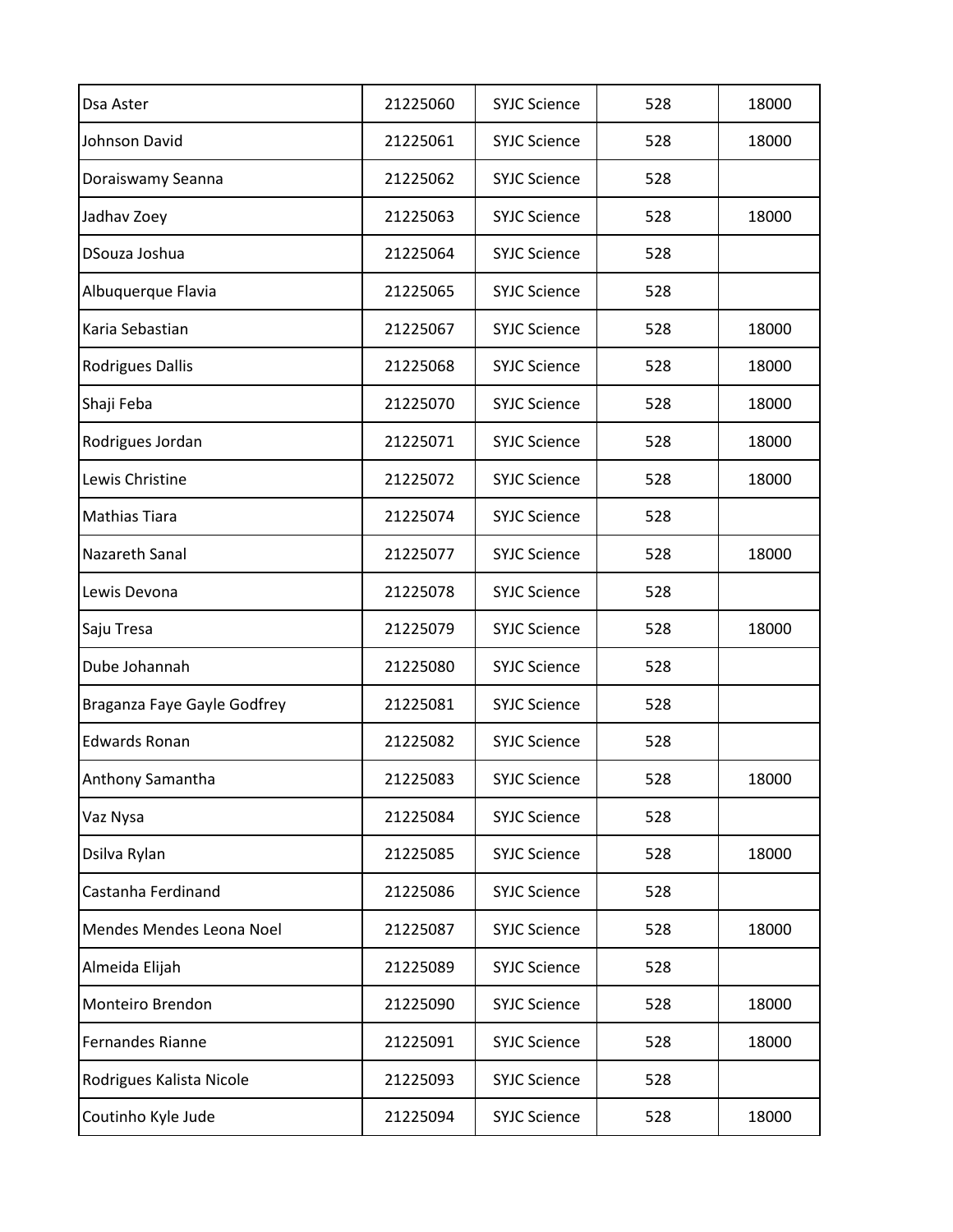| Fernando Ansley                | 21225096 | <b>SYJC Science</b> | 528 |       |
|--------------------------------|----------|---------------------|-----|-------|
| Carneiro Nash                  | 21225097 | <b>SYJC Science</b> | 528 | 18000 |
| Arul Raj Mathew Raj            | 21225097 | <b>SYJC Science</b> | 528 |       |
| <b>Chettiar Alex</b>           | 21225098 | <b>SYJC Science</b> | 528 |       |
| Baptista Emilyann              | 21225099 | <b>SYJC Science</b> | 528 | 18000 |
| <b>Menezes Pretz</b>           | 21225100 | <b>SYJC Science</b> | 528 |       |
| Fernandes Riya                 | 21225101 | <b>SYJC Science</b> | 528 |       |
| Dsouza Rahul                   | 21225102 | <b>SYJC Science</b> | 528 |       |
| Pereira Nieander               | 21225103 | <b>SYJC Science</b> | 528 | 18000 |
| Worlikar Joyce                 | 21225104 | <b>SYJC Science</b> | 528 |       |
| Fernandes Alicia Allwyn        | 21225107 | <b>SYJC Science</b> | 528 |       |
| <b>Fernandes Nathan</b>        | 21225108 | <b>SYJC Science</b> | 528 | 18000 |
| Soans Aaron                    | 21225110 | <b>SYJC Science</b> | 528 |       |
| Ramos Ramos Sherwin John Savio | 21225111 | <b>SYJC Science</b> | 528 | 18000 |
| Saldanha Mikhail               | 21225112 | <b>SYJC Science</b> | 528 | 18000 |
| Jacob Shane                    | 21225113 | <b>SYJC Science</b> | 528 |       |
| Ferrao Caiesha                 | 21225114 | <b>SYJC Science</b> | 528 |       |
| Mascarenhas Angel Joseph       | 21225116 | <b>SYJC Science</b> | 528 |       |
| Fernandes Alena                | 21225117 | <b>SYJC Science</b> | 528 |       |
| Fernando Leslie                | 21225118 | <b>SYJC Science</b> | 528 |       |
| Dsilva Astle                   | 21225119 | <b>SYJC Science</b> | 528 |       |
| Plathothathil Rianne           | 21225120 | <b>SYJC Science</b> | 528 |       |
| Dsouza Melangell               | 21225122 | <b>SYJC Science</b> | 528 |       |
| <b>Dlima Steve</b>             | 21225124 | <b>SYJC Science</b> | 528 |       |
| Furtado Brett                  | 21225125 | <b>SYJC Science</b> | 528 |       |
| Koola Nihal                    | 21225126 | <b>SYJC Science</b> | 528 |       |
| Carneiro Rico                  | 21225127 | <b>SYJC Science</b> | 528 |       |
| Lemos Olin                     | 21225128 | <b>SYJC Science</b> | 528 |       |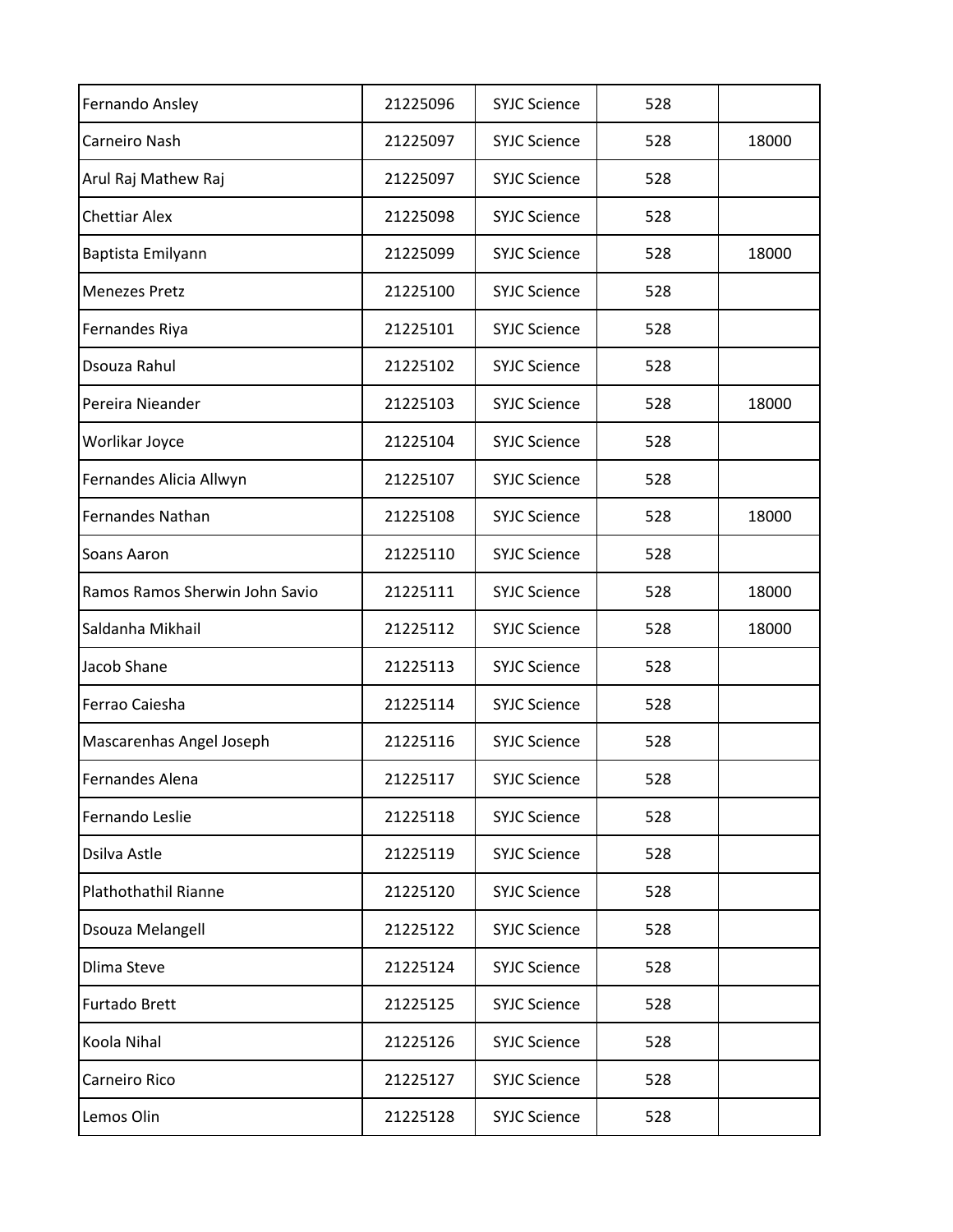| Dsilva Viola            | 21225129 | <b>SYJC Science</b> | 528 |       |
|-------------------------|----------|---------------------|-----|-------|
| <b>Fernandes Elrich</b> | 21225130 | <b>SYJC Science</b> | 528 |       |
| Dalmeida Rishona        | 21225131 | <b>SYJC Science</b> | 528 |       |
| Aguiar Aryan            | 21225132 | <b>SYJC Science</b> | 528 |       |
| Devakumar Charmaine     | 21225133 | <b>SYJC Science</b> | 528 |       |
| Khalasi Aryan           | 21225134 | <b>SYJC Science</b> | 528 |       |
| Ferreira Leander        | 21225135 | <b>SYJC Science</b> | 528 | 18000 |
| Gowray Pitalia          | 21225136 | <b>SYJC Science</b> | 528 |       |
| Not Applicable Pearl    | 21225137 | <b>SYJC Science</b> | 528 |       |
| <b>Dmello Annson</b>    | 21225138 | <b>SYJC Science</b> | 528 |       |
| Dsouza Caitlin          | 21225141 | <b>SYJC Science</b> | 528 |       |
| Rego Mikhail            | 21225142 | <b>SYJC Science</b> | 528 |       |
| Afonso Darren           | 21225143 | <b>SYJC Science</b> | 528 |       |
| Creado Amy              | 21225145 | <b>SYJC Science</b> | 528 |       |
| Dsouza Keethvalentine   | 21225146 | <b>SYJC Science</b> | 528 |       |
| Selvaraj Anton Jarvis   | 21225147 | <b>SYJC Science</b> | 528 |       |
| <b>Dsouza Denzil</b>    | 21225148 | <b>SYJC Science</b> | 528 |       |
| Miranda Axyl Creighton  | 21225149 | <b>SYJC Science</b> | 528 |       |
| George Joslin           | 21225150 | <b>SYJC Science</b> | 528 |       |
| Pinto Sean Austin       | 21225152 | <b>SYJC Science</b> | 528 |       |
| Fernandes Kenneth       | 21225155 | <b>SYJC Science</b> | 528 |       |
| Murzello Neil           | 21225156 | <b>SYJC Science</b> | 528 |       |
| Mendonca Clayton        | 21225157 | <b>SYJC Science</b> | 528 |       |
| Kakkassery Joanna       | 21225158 | <b>SYJC Science</b> | 528 |       |
| Vaz Rhea                | 21225159 | <b>SYJC Science</b> | 528 |       |
| Paul Justus             | 21225160 | <b>SYJC Science</b> | 528 |       |
| Dsouza Mark             | 21225162 | <b>SYJC Science</b> | 528 |       |
| Chettiar Adreen         | 21225166 | <b>SYJC Science</b> | 528 |       |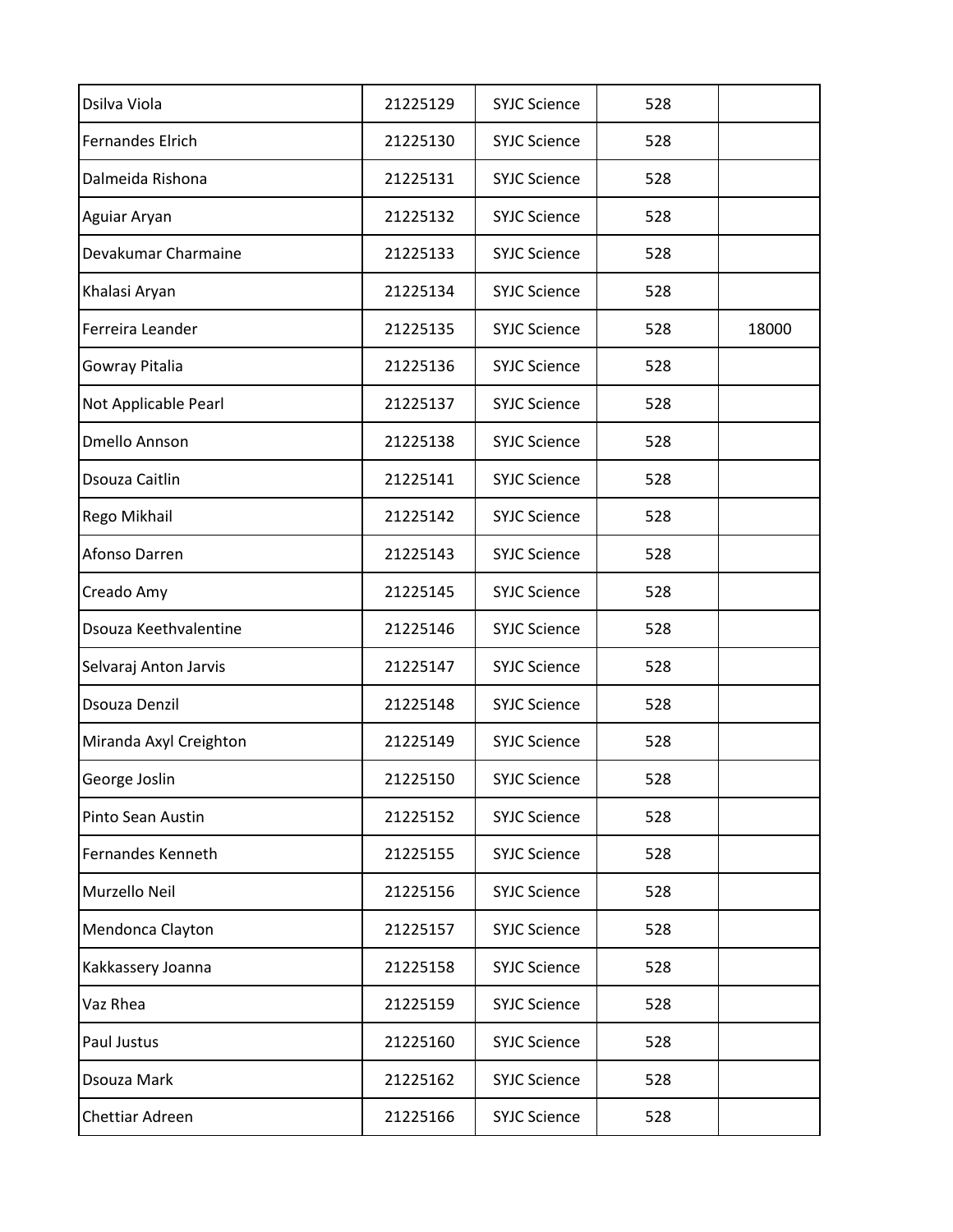| Fernandes Leron               | 21225167 | <b>SYJC Science</b> | 528 |  |
|-------------------------------|----------|---------------------|-----|--|
| Vaz Mandina                   | 21225171 | <b>SYJC Science</b> | 528 |  |
| Dcunha Samuel Dcunha          | 21225174 | <b>SYJC Science</b> | 528 |  |
| Nazareth Isabelle             | 21225175 | <b>SYJC Science</b> | 528 |  |
| Kollur Albert                 | 21225176 | <b>SYJC Science</b> | 528 |  |
| Dsouza Adele                  | 21225177 | <b>SYJC Science</b> | 528 |  |
| <b>Brown Shaun</b>            | 21225178 | <b>SYJC Science</b> | 528 |  |
| Castelino Rickson Richard     | 21225180 | <b>SYJC Science</b> | 528 |  |
| Gadhakanlu Absalom            | 21225182 | <b>SYJC Science</b> | 528 |  |
| Gomes Gladwin                 | 21225183 | <b>SYJC Science</b> | 528 |  |
| <b>Gonsalves Cheryl</b>       | 21225185 | <b>SYJC Science</b> | 528 |  |
| Akkara Austin                 | 21225186 | <b>SYJC Science</b> | 528 |  |
| Philip Diya Christeena        | 21225187 | <b>SYJC Science</b> | 528 |  |
| Barboza Ailleen Markus        | 21225188 | <b>SYJC Science</b> | 528 |  |
| <b>Fernandes Raincy</b>       | 21225189 | <b>SYJC Science</b> | 528 |  |
| Nazareth Vivian               | 21225191 | <b>SYJC Science</b> | 528 |  |
| <b>Adhav Aaron</b>            | 21225192 | <b>SYJC Science</b> | 528 |  |
| Kodiyan Joel                  | 21225194 | <b>SYJC Science</b> | 528 |  |
| Jovina Sharon                 | 21225197 | <b>SYJC Science</b> | 528 |  |
| <b>Thomas Philip</b>          | 21225198 | <b>SYJC Science</b> | 528 |  |
| Murahari Anukshya             | 21225199 | <b>SYJC Science</b> | 528 |  |
| Inchiparambil Danrick         | 21225200 | <b>SYJC Science</b> | 528 |  |
| <b>Bhosle Shraddha Ramesh</b> | 21225201 | <b>SYJC Science</b> | 528 |  |
| Johnson Jeffery               | 21225202 | <b>SYJC Science</b> | 528 |  |
| Pinto Aelin Alfred            | 21225203 | <b>SYJC Science</b> | 528 |  |
| Fernandes Royster             | 21225205 | <b>SYJC Science</b> | 528 |  |
| Pledger Wayne                 | 21225206 | <b>SYJC Science</b> | 528 |  |
| Coutinho Shanelle             | 21225207 | <b>SYJC Science</b> | 528 |  |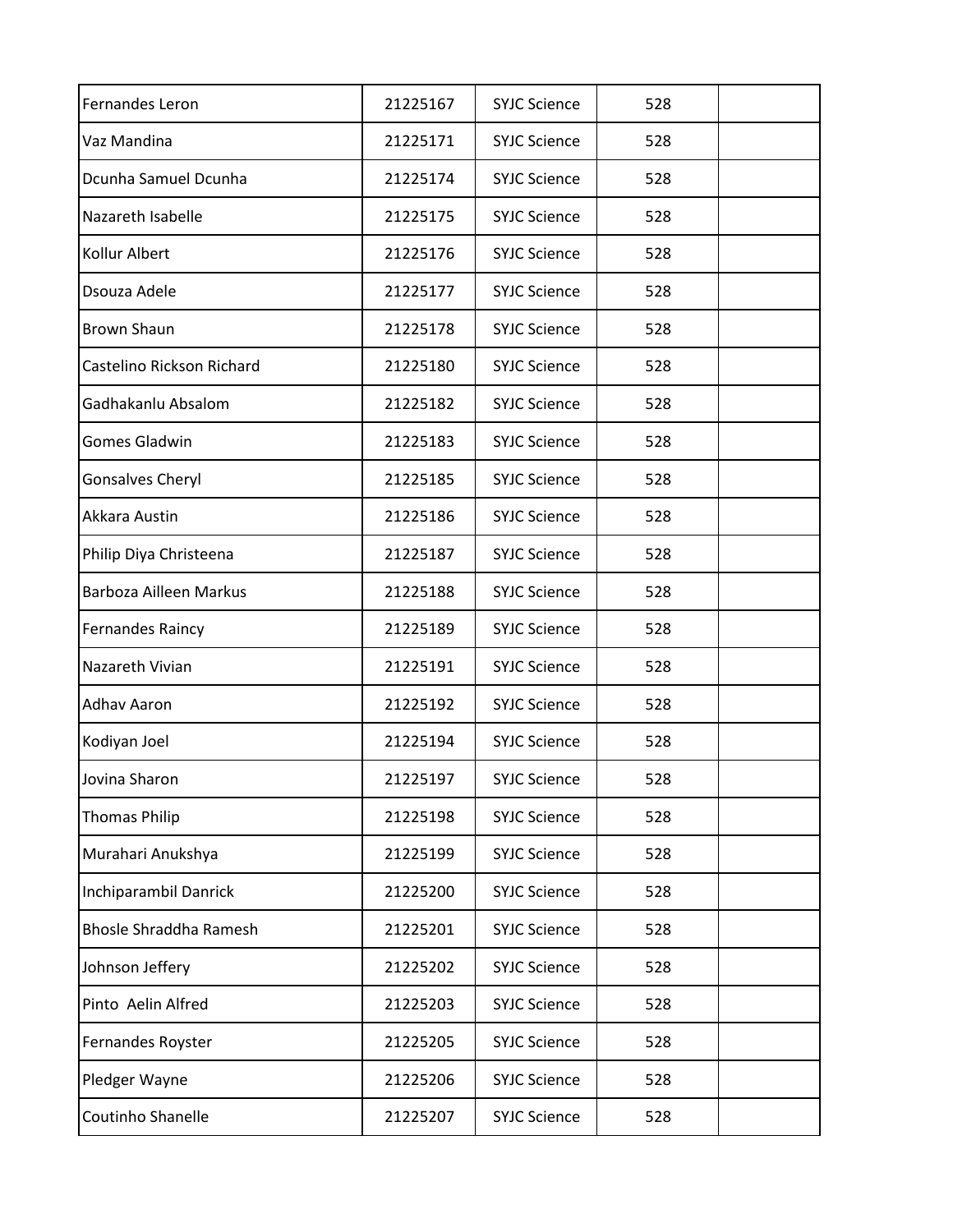| Kollur Ashish                   | 21225209 | <b>SYJC Science</b> | 528 |       |
|---------------------------------|----------|---------------------|-----|-------|
| Anthony Chris                   | 21225211 | <b>SYJC Science</b> | 528 |       |
| Sharon Raja Kezia               | 21225212 | <b>SYJC Science</b> | 528 |       |
| Dsouza Danielle Adriana         | 21225213 | <b>SYJC Science</b> | 528 |       |
| Korda Julian                    | 21225214 | <b>SYJC Science</b> | 528 |       |
| Pulikotil Harry                 | 21225216 | <b>SYJC Science</b> | 528 |       |
| Gargi Bagde                     | 21225218 | <b>SYJC Science</b> | 528 |       |
| <b>Mark Fernandes</b>           | 21225219 | <b>SYJC Science</b> | 528 |       |
| Ian Almeida                     | 21225220 | <b>SYJC Science</b> | 528 |       |
| Diana Faria                     | 21225221 | <b>SYJC Science</b> | 528 |       |
| Nathan Barettor                 | 21225223 | <b>SYJC Science</b> | 528 |       |
| <b>DEEPAK KAJLA</b>             | 21225224 | <b>SYJC Science</b> | 528 |       |
| ILINA RAMAKRISHNA               | 21225225 | <b>SYJC Science</b> | 528 | 18000 |
| SAAKSHI RISAM                   | 21225226 | <b>SYJC Science</b> | 528 |       |
| <b>GAIKWAD DISHA ANIL</b>       | 21225227 | <b>SYJC Science</b> | 528 |       |
| <b>SALUNKHE SRUSHTI SANTOSH</b> | 21225228 | <b>SYJC Science</b> | 528 |       |
| <b>JUHI DEORE</b>               | 21225229 | <b>SYJC Science</b> | 528 | 18000 |
| PRIYAVRAT SHRIVARDHAN MOHTA     | 21225230 | <b>SYJC Science</b> | 528 | 18000 |
| PATHARE VANSHVARDHAN SANTOSH    | 21225231 | <b>SYJC Science</b> | 528 | 18000 |
| <b>MOHD ARSALAN GHOGARI</b>     | 21225232 | <b>SYJC Science</b> | 528 | 18000 |
| <b>MADHVI SINGH</b>             | 21225233 | <b>SYJC Science</b> | 528 | 18000 |
| <b>ALAT SIDDHI SANJAY</b>       | 21225234 | <b>SYJC Science</b> | 528 | 18000 |
| <b>WADHE HARSHIKA SANDEEP</b>   | 21225235 | <b>SYJC Science</b> | 528 | 18000 |
| SANKPAL ANISH JAYWANT           | 21225237 | <b>SYJC Science</b> | 528 | 18000 |
| KORI SNEHA JAYPRAKASH           | 21225238 | <b>SYJC Science</b> | 528 |       |
| MARIA MOHAMMED ALTAF MANSOORI   | 21225239 | <b>SYJC Science</b> | 528 |       |
| <b>SAFRI KHADIJA MOIZ</b>       | 21225240 | <b>SYJC Science</b> | 528 |       |
| <b>MAANIT SUHAS MULAM</b>       | 21225241 | <b>SYJC Science</b> | 528 | 18000 |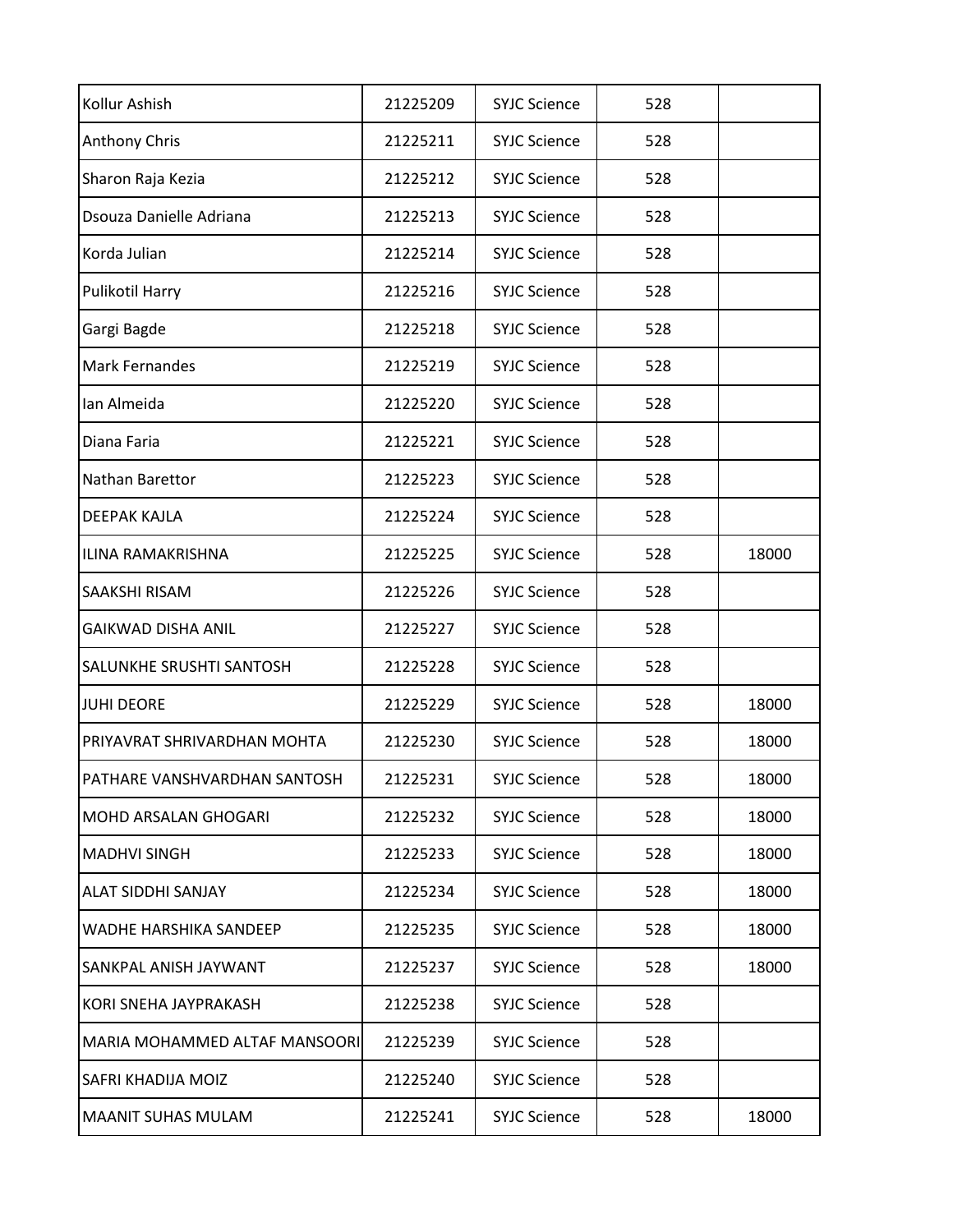| SAACHI SHYAM PANDEY            | 21225242 | <b>SYJC Science</b> | 528 |       |
|--------------------------------|----------|---------------------|-----|-------|
| CHOURASIYA KASHISH ASHOK KUMAR | 21225243 | <b>SYJC Science</b> | 528 |       |
| KIAH VAIDYA                    | 21225244 | <b>SYJC Science</b> | 528 |       |
| ANUSHKA BHANDARI               | 21225246 | <b>SYJC Science</b> | 528 |       |
| <b>BATUL MUFADDAL KAPASI</b>   | 21225247 | <b>SYJC Science</b> | 528 |       |
| PAAYAL KAPOOR                  | 21225250 | <b>SYJC Science</b> | 528 | 18000 |
| AMBEKAR NIKHIL RAMESH          | 21225251 | <b>SYJC Science</b> | 528 |       |
| ANSARI IRTEQA MOHAMMED SAJID   | 21225252 | <b>SYJC Science</b> | 528 |       |
| <b>HUFRIYA UMRIGAR</b>         | 21225253 | <b>SYJC Science</b> | 528 |       |
| <b>BHOR RIDDHI SANTOSH</b>     | 21225254 | <b>SYJC Science</b> | 528 | 18000 |
| <b>PANDEY JYOTI ASHOK</b>      | 21225255 | <b>SYJC Science</b> | 528 |       |
| ANSARI BUSHRA ZAHIRUDDIN       | 21225256 | <b>SYJC Science</b> | 528 |       |
| <b>JEEVIKA THAKORE</b>         | 21225258 | <b>SYJC Science</b> | 528 | 18000 |
| <b>MANDAL HEENA ALAUDDIN</b>   | 21225259 | <b>SYJC Science</b> | 528 | 18000 |
| <b>BHATRE KARAN GAJANAN</b>    | 21225260 | <b>SYJC Science</b> | 528 |       |
| DERE AISHWARYA ANANDRAO        | 21225261 | <b>SYJC Science</b> | 528 |       |
| <b>SAKINA TAHER TOPIWALA</b>   | 21225263 | <b>SYJC Science</b> | 528 | 18000 |
| VASAIWALA BATUL EDRIS          | 21225265 | <b>SYJC Science</b> | 528 | 18000 |
| SHARMA ANAMIKA RAM NAYAN       | 21225266 | <b>SYJC Science</b> | 528 |       |
| KHADIJA ABBAS KANOREWALA       | 21225267 | <b>SYJC Science</b> | 528 | 18000 |
| KHAN KHATIJA IMRAN             | 21225268 | <b>SYJC Science</b> | 528 | 18000 |
| YADAV SAKSHI VIJAY             | 21225269 | <b>SYJC Science</b> | 528 |       |
| CHAURASIA RUPESH RAKESH        | 21225271 | <b>SYJC Science</b> | 528 | 18000 |
| PANCHAL ABHINAV SUNIL          | 21225273 | <b>SYJC Science</b> | 528 | 18000 |
| WINOLIYA PONSINGH              | 21225275 | <b>SYJC Science</b> | 528 | 18000 |
| SWARNAL SWAPNIL DESHMUKH       | 21225276 | <b>SYJC Science</b> | 528 | 18000 |
| RANE SHARVARI SUHAS            | 21225277 | <b>SYJC Science</b> | 528 |       |
| NANDALA MEGHANA VENKATESH      | 21225279 | <b>SYJC Science</b> | 528 | 18000 |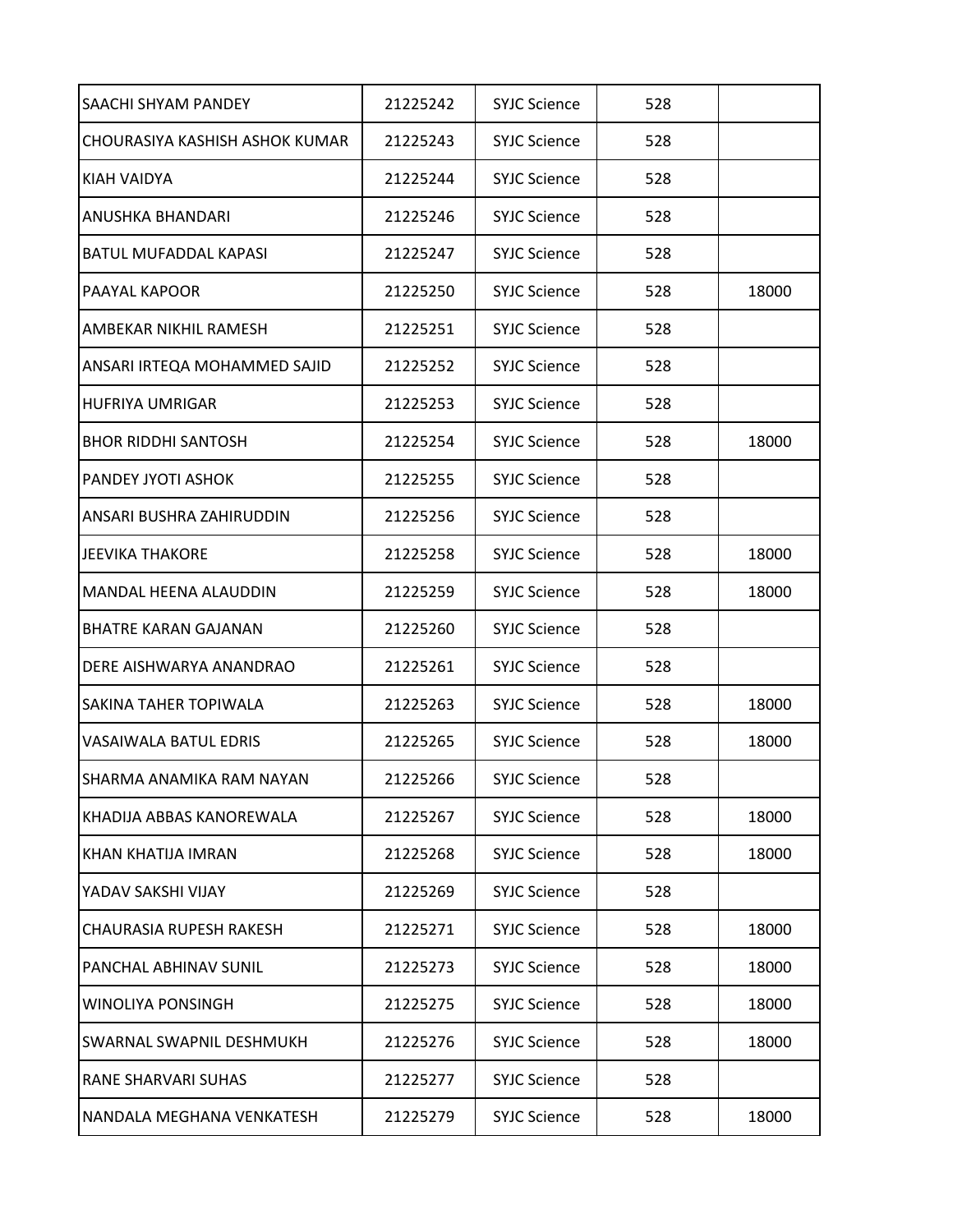| ALIASGAR AAMIR SOGIAWALA              | 21225280 | <b>SYJC Science</b> | 528 | 18000 |
|---------------------------------------|----------|---------------------|-----|-------|
| PATFL SHIFA MOHAMMAD                  | 21225281 | <b>SYJC Science</b> | 528 |       |
| <b>GURAV MANAS ASHOK</b>              | 21225283 | <b>SYJC Science</b> | 528 |       |
| CHILUKA VIKESH RAMESH                 | 21225284 | <b>SYJC Science</b> | 528 | 18000 |
| <b>AARYAN RAMOURTI</b>                | 21225286 | <b>SYJC Science</b> | 528 | 18000 |
| <b>JHA GARIMA RAKESH</b>              | 21225287 | <b>SYJC Science</b> | 528 |       |
| RAVAL LAMHA KALPESH                   | 21225289 | <b>SYJC Science</b> | 528 |       |
| <b>ZAGADE RITIKA MARUTI</b>           | 21225294 | <b>SYJC Science</b> | 528 | 18000 |
| <b>QURESHI MAARIYA MOHAMMED IMRAN</b> | 21225295 | <b>SYJC Science</b> | 528 | 18000 |
| <b>JADHAV VIDHI RAMESH</b>            | 21225296 | <b>SYJC Science</b> | 528 | 18000 |
| <b>SHAURYA MALIK</b>                  | 21225297 | <b>SYJC Science</b> | 528 | 18000 |
| YADAV ANSH VINODKUMAR                 | 21225299 | <b>SYJC Science</b> | 528 | 18000 |
| T K MOHAMMED SALEEM                   | 21225301 | <b>SYJC Science</b> | 528 | 18000 |
| <b>GHADI SAMIKSHA SURESH</b>          | 21225304 | <b>SYJC Science</b> | 528 |       |
| TANVI VIVEK KHANVILKAR                | 21225305 | <b>SYJC Science</b> | 528 |       |
| RAZI AHMED MUMTAZ                     | 21225306 | <b>SYJC Science</b> | 528 | 18000 |
| <b>ESHANI PARULEKAR</b>               | 21225309 | <b>SYJC Science</b> | 528 |       |
| <b>JASH PRITESH RASHNE</b>            | 21225310 | <b>SYJC Science</b> | 528 | 18000 |
| <b>IRANI RIANNE FIRDOSH</b>           | 21225312 | <b>SYJC Science</b> | 528 |       |
| CHITANIA MANAN HARINKUMAR             | 21225313 | <b>SYJC Science</b> | 528 | 18000 |
| <b>SHAIKH AFIFA RIZWAN</b>            | 21225315 | <b>SYJC Science</b> | 528 |       |
| SHAIKH ALTAMASH MD NAJMUS SAQUI       | 21225316 | <b>SYJC Science</b> | 528 | 18000 |
| <b>MADHU JANGID</b>                   | 21225319 | <b>SYJC Science</b> | 528 |       |
| MEHTA PRIYA KUMARI MANOJ KUMAR        | 21225320 | <b>SYJC Science</b> | 528 |       |
| JAISWAL SANCHITA SANJAY               | 21225322 | <b>SYJC Science</b> | 528 |       |
| MAHTO DEEPAK CHANDRIKA PRASAD         | 21225324 | <b>SYJC Science</b> | 528 |       |
| <b>GHOLE AYUSH SUNIL</b>              | 21225325 | <b>SYJC Science</b> | 528 | 18000 |
| ANANYA SATHYANATH MENON               | 21225326 | <b>SYJC Science</b> | 528 |       |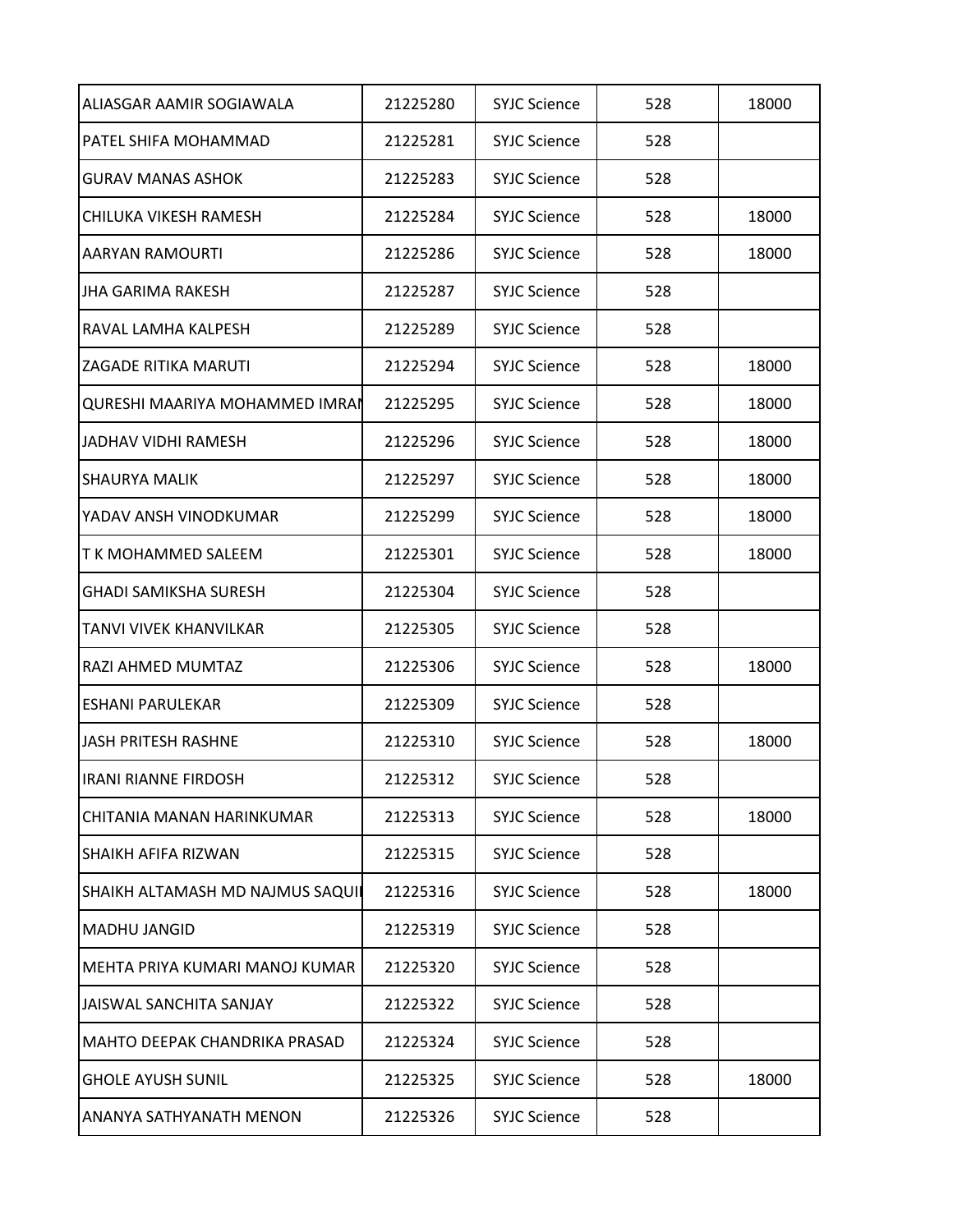| YADAV PANKAJKUMAR NANDKISHORE     | 21225327 | <b>SYJC Science</b> | 528 |       |
|-----------------------------------|----------|---------------------|-----|-------|
| ANGELEENA MARIA ROY               | 21225330 | <b>SYJC Science</b> | 528 | 18000 |
| <b>KENI PURVAYEE SUBODH</b>       | 21225331 | <b>SYJC Science</b> | 528 | 18000 |
| <b>JEREMIAH ERIC LOBO</b>         | 21225333 | <b>SYJC Science</b> | 528 | 18000 |
| <b>ESHA NILESH SHAH</b>           | 21225334 | <b>SYJC Science</b> | 528 | 18000 |
| <b>RAHATE TANVI MANOHAR</b>       | 21225335 | <b>SYJC Science</b> | 528 |       |
| TAPASYA RAJIV NAIR                | 21225336 | <b>SYJC Science</b> | 528 |       |
| <b>FERNANDES SANIL NIRMAL</b>     | 21225337 | <b>SYJC Science</b> | 528 |       |
| K GOPIKA MENON                    | 21225338 | <b>SYJC Science</b> | 528 | 18000 |
| PAWAR MAYURI BHANUDAS             | 21225339 | <b>SYJC Science</b> | 528 |       |
| <b>MADHAV SHRAVANI MAHESH</b>     | 21225340 | <b>SYJC Science</b> | 528 |       |
| MORE JANVI NAVNATH                | 21225342 | <b>SYJC Science</b> | 528 |       |
| <b>BAIT SAARA VIJAY</b>           | 21225343 | <b>SYJC Science</b> | 528 | 18000 |
| KURUP MANJARI MOHANAN             | 21225344 | <b>SYJC Science</b> | 528 | 18000 |
| NITYA KHANNA                      | 21225345 | <b>SYJC Science</b> | 528 | 18000 |
| <b>SHAH PRATHA JAYESH</b>         | 21225346 | <b>SYJC Science</b> | 528 |       |
| JOG SANAY RAHUL                   | 21225350 | <b>SYJC Science</b> | 528 |       |
| <b>GUPTA SHUBHAM SANJAY</b>       | 21225352 | <b>SYJC Science</b> | 528 | 18000 |
| <b>FERNANDES ANNISHA ANTHONY</b>  | 21225353 | <b>SYJC Science</b> | 528 | 18000 |
| PREM SHIVAPRASAD THATIKONDA       | 21225355 | <b>SYJC Science</b> | 528 | 18000 |
| <b>BHOOMI SANTOSH PATIL</b>       | 21225356 | <b>SYJC Science</b> | 528 |       |
| QUADRI MOHAMMAD HASAN RAZA MO     | 21225358 | <b>SYJC Science</b> | 528 |       |
| <b>SHAMSI MAHWISH MOHD SHAHID</b> | 21225360 | <b>SYJC Science</b> | 528 |       |
| JINAL PRITAM SHAH                 | 21225361 | <b>SYJC Science</b> | 528 | 18000 |
| YADAV UJALA UDAYRAJ               | 21225362 | <b>SYJC Science</b> | 528 |       |
| ADITYA PATIL                      | 21225363 | <b>SYJC Science</b> | 528 |       |
| <b>GURVIR SINGH</b>               | 21225364 | <b>SYJC Science</b> | 528 | 18000 |
| <b>VAIDYA SIMRAN TUSHAR</b>       | 21225365 | <b>SYJC Science</b> | 528 |       |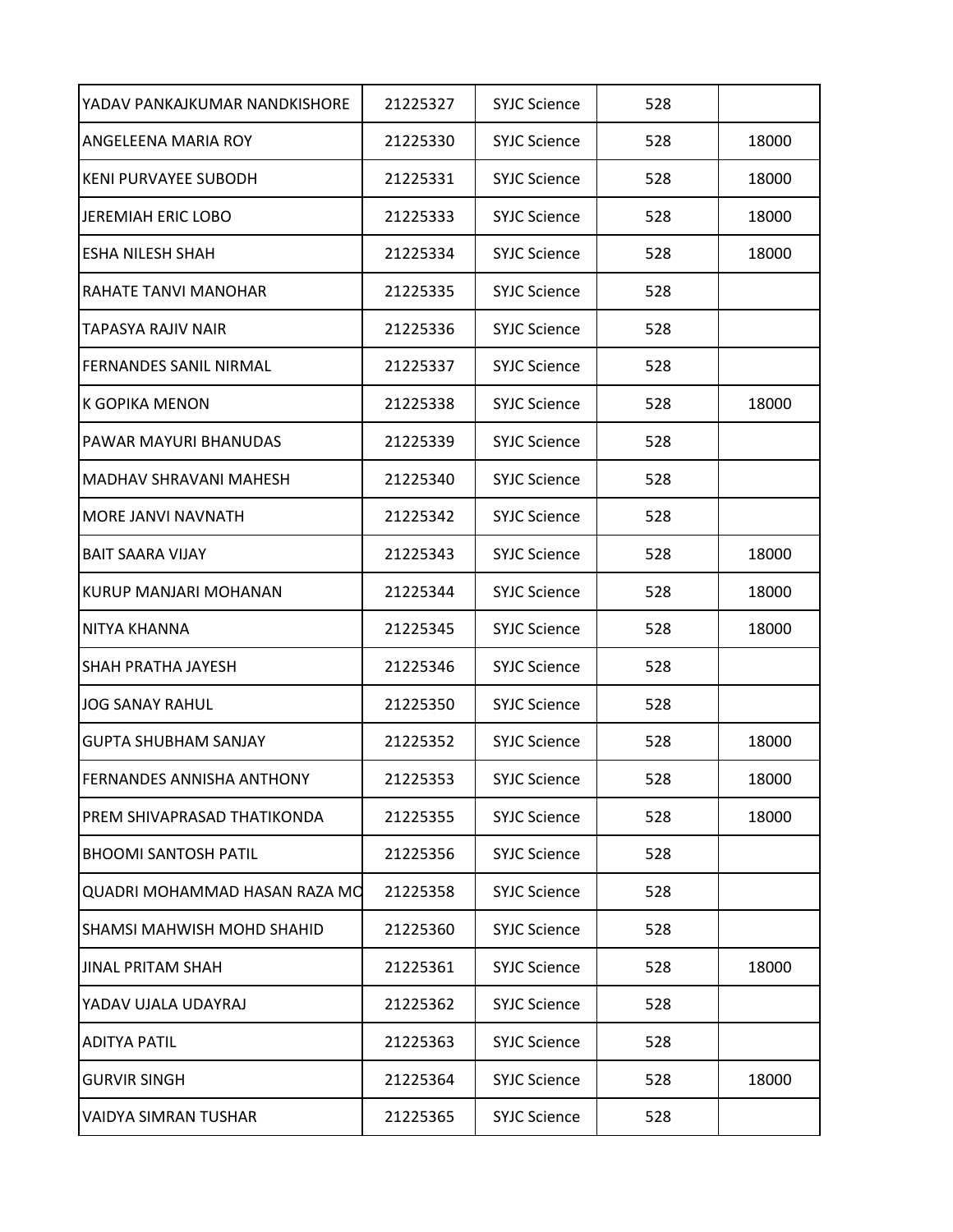| BHAGADE ANISHA ARVIND             | 21225368 | <b>SYJC Science</b> | 528 | 18000 |
|-----------------------------------|----------|---------------------|-----|-------|
| TANISHA HIRAL KANSARA             | 21225369 | <b>SYJC Science</b> | 528 |       |
| <b>SARAH ABDUL KADIR KHAN</b>     | 21225370 | <b>SYJC Science</b> | 528 | 18000 |
| KADAM PARITOSH AJAY               | 21225371 | <b>SYJC Science</b> | 528 | 18000 |
| ADSUL MADHURA GANESH              | 21225372 | <b>SYJC Science</b> | 528 | 18000 |
| AANIKA SIDDHARTHA BHATKAL         | 21225373 | <b>SYJC Science</b> | 528 |       |
| RAWAT PRIYA NARESH                | 21225374 | <b>SYJC Science</b> | 528 |       |
| <b>ARYAN ANAND</b>                | 21225376 | <b>SYJC Science</b> | 528 |       |
| <b>FERNANDES KEAGAN SAVIO</b>     | 21225378 | <b>SYJC Science</b> | 528 | 18000 |
| SINGH TANUSHREE PRADEEPKUMAR      | 21225380 | <b>SYJC Science</b> | 528 |       |
| TUBAAH BASU                       | 21225381 | <b>SYJC Science</b> | 528 | 18000 |
| <b>PATIL DHRUV VILAS</b>          | 21225382 | <b>SYJC Science</b> | 528 | 18000 |
| <b>CONTRACTOR TAHA SAIFI</b>      | 21225384 | <b>SYJC Science</b> | 528 | 18000 |
| Devendra Naik                     | 21225386 | <b>SYJC Science</b> | 528 |       |
| <b>SABHADINDE ASHLESHA SUDHIR</b> | 21225387 | <b>SYJC Science</b> | 528 |       |
| <b>GUPTA NANDINI RAMAVADH</b>     | 21225393 | <b>SYJC Science</b> | 528 |       |
| <b>RYSA RAGHANI</b>               | 21225395 | <b>SYJC Science</b> | 528 |       |
| <b>PERSIS SONY</b>                | 21225396 | <b>SYJC Science</b> | 528 |       |
| <b>MAITY KOUSHANI KARTICK</b>     | 21225398 | <b>SYJC Science</b> | 528 |       |
| WALAVALKAR PARTH SACHIN           | 21225399 | <b>SYJC Science</b> | 528 |       |
| <b>MAAHI SHAH</b>                 | 21225400 | <b>SYJC Science</b> | 528 |       |
| JAIN RIYA KUMARI PRAKASHCHAND     | 21225401 | <b>SYJC Science</b> | 528 |       |
| AMNA MOM                          | 21225402 | <b>SYJC Science</b> | 528 |       |
| <b>SHUBHAM KANADE</b>             | 21225403 | <b>SYJC Science</b> | 528 |       |
| KUNNIL FATHIMA JUMANA MOHAMME     | 21225404 | <b>SYJC Science</b> | 528 |       |
| IHRIDYA MAVANI                    | 21225406 | <b>SYJC Science</b> | 528 |       |
| PALAK NILESH KOTHARI              | 21225407 | <b>SYJC Science</b> | 528 |       |
| <b>SHAIKH AFRA MOHD ASFAR</b>     | 21225408 | <b>SYJC Science</b> | 528 |       |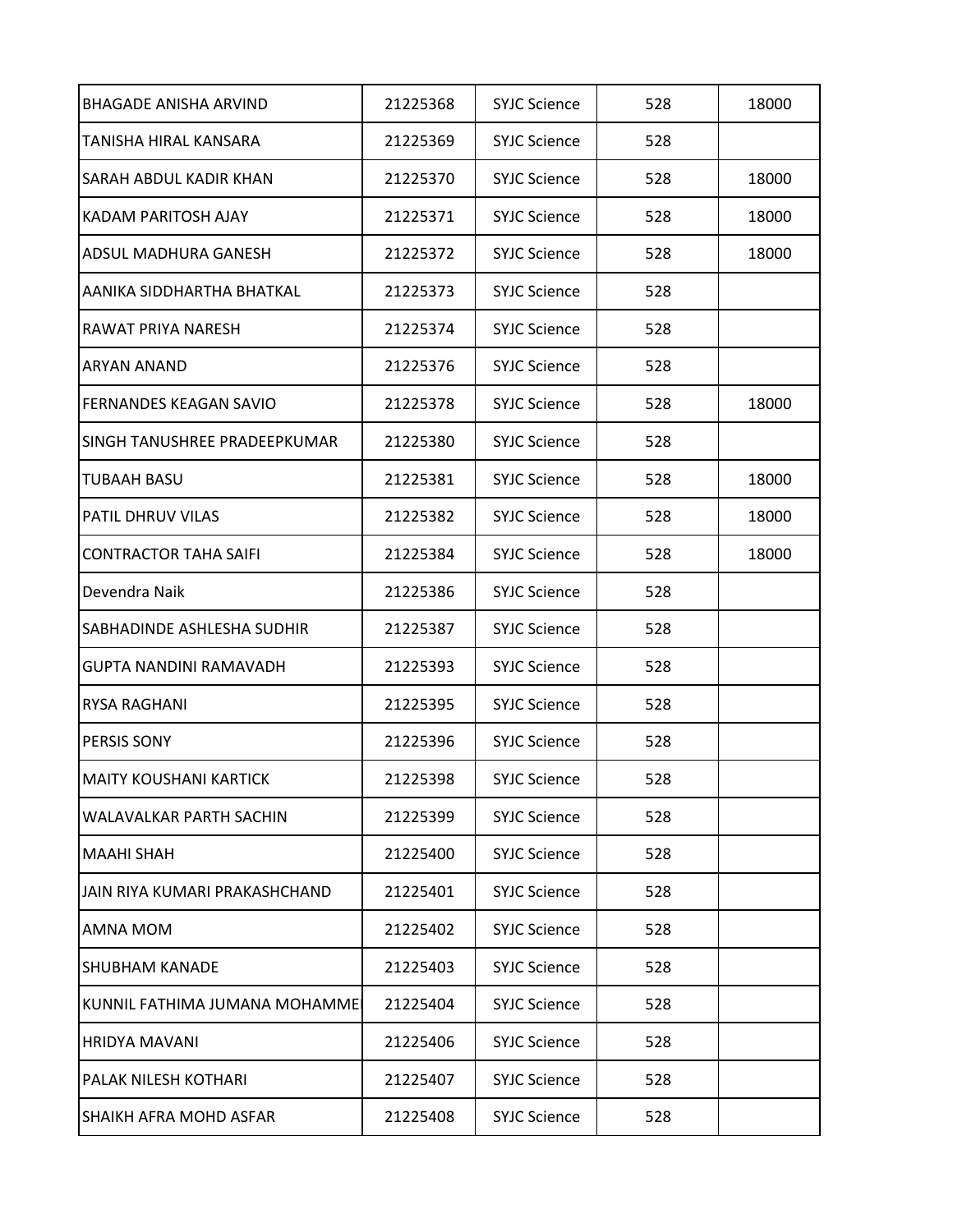| AARYA SINGH                      | 21225410 | <b>SYJC Science</b> | 528 |       |
|----------------------------------|----------|---------------------|-----|-------|
| <b>SHARMA NITIN SUJIT</b>        | 21225411 | <b>SYJC Science</b> | 528 |       |
| <b>JOSHUA THOMAS</b>             | 21225412 | <b>SYJC Science</b> | 528 |       |
| YADAV ESSAKKIAMMAL ARUMUGAM      | 21225413 | <b>SYJC Science</b> | 528 |       |
| <b>GUPTA RITTHIKA RAJA</b>       | 21225414 | <b>SYJC Science</b> | 528 |       |
| <b>NAIR THRISHA RAMDAS</b>       | 21225415 | <b>SYJC Science</b> | 528 |       |
| <b>HIYA KILAM</b>                | 21225417 | <b>SYJC Science</b> | 528 |       |
| SUVARNA SHIVANI JAGDISH          | 21225420 | <b>SYJC Science</b> | 528 |       |
| DURWESH AISHA MUHAMMAD ALI       | 21225421 | <b>SYJC Science</b> | 528 |       |
| IKHAN NOOR MOHAMMED MANSOOR      | 21225422 | <b>SYJC Science</b> | 528 |       |
| <b>RUSSEL DANIEL PAUL</b>        | 21225423 | <b>SYJC Science</b> | 528 |       |
| KANUOJIYA PRIYANKA SURENDRA      | 21225424 | <b>SYJC Science</b> | 528 |       |
| DAS SULAGNA KALICHARAN           | 21225426 | <b>SYJC Science</b> | 528 |       |
| ANSARI MD ZAHIR ASHRAF MD AMANUI | 21225428 | <b>SYJC Science</b> | 528 |       |
| JAKKANI PALLAVI SURESH           | 21225429 | <b>SYJC Science</b> | 528 |       |
| <b>SHEVALE VINAY AVINASH</b>     | 21225432 | <b>SYJC Science</b> | 528 |       |
| <b>SAIL BHOOMI BHUSHAN</b>       | 21225433 | <b>SYJC Science</b> | 528 |       |
| ADUSUMALLI LAVANYA JAGDISH       | 21225434 | <b>SYJC Science</b> | 528 |       |
| MAIND SAMRUDDHI SHIRISH          | 21225435 | <b>SYJC Science</b> | 528 |       |
| <b>THAMAKE ARTI SURESH</b>       | 21225437 | <b>SYJC Science</b> | 528 |       |
| Mohit Vikram Raut                | 21225440 | <b>SYJC Science</b> | 528 |       |
| Piyush patel                     | 21225441 | <b>SYJC Science</b> | 528 |       |
| Sanas Sanika Santosh             | 21225442 | <b>SYJC Science</b> | 528 |       |
| Akash Dsouza                     | 21225443 | <b>SYJC Science</b> | 528 |       |
| Lauren James                     | 21225444 | <b>SYJC Science</b> | 528 |       |
| Parkar Kailasa Vinod             | 21225446 | <b>SYJC Science</b> | 528 |       |
| Gaikwad Tanmay Chandrakant       | 21225447 | <b>SYJC Science</b> | 528 |       |
| <b>Atharv Rajesh</b>             | 21225449 | <b>SYJC Science</b> | 528 | 18000 |
|                                  |          |                     |     |       |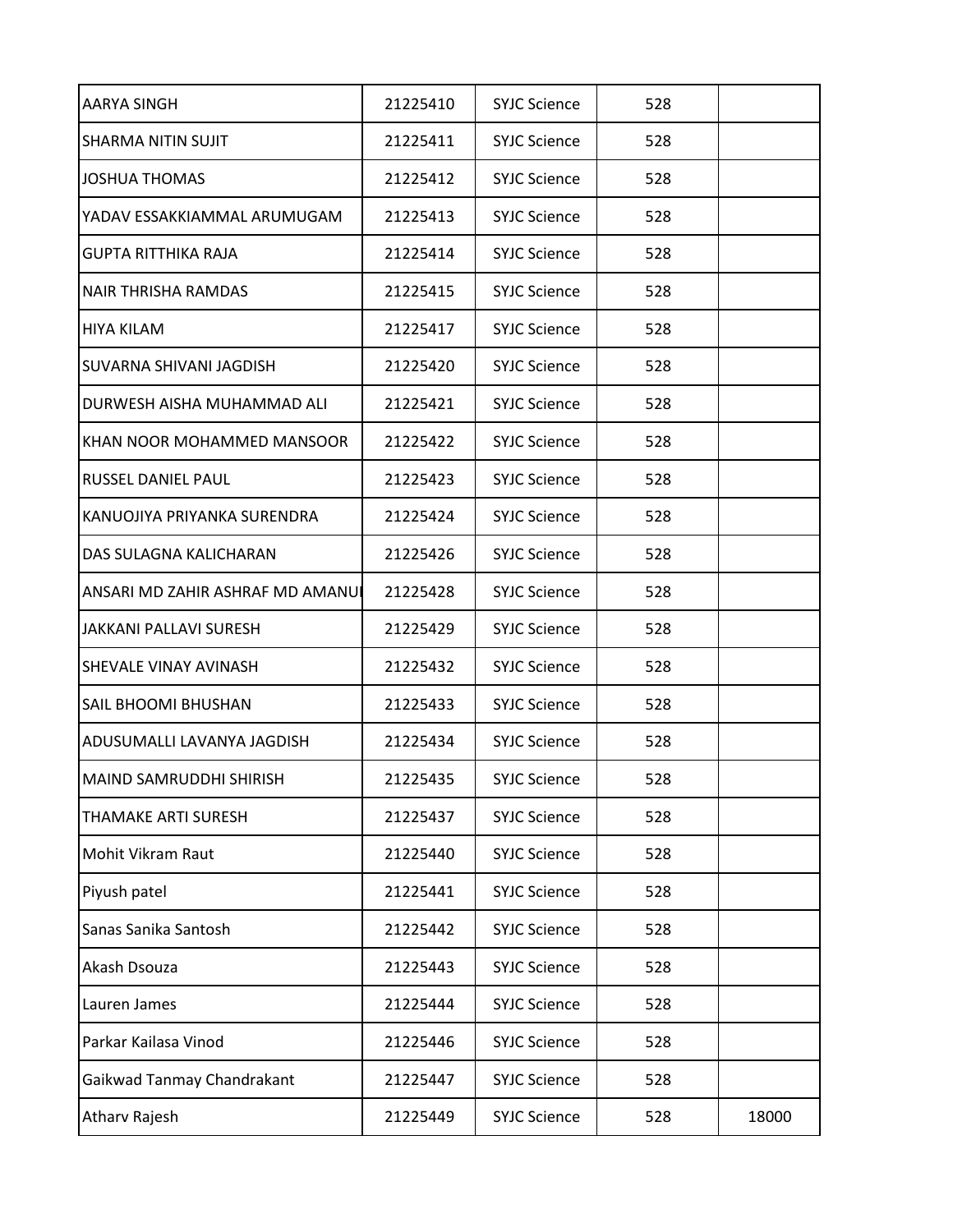| Sarah Barmare                      | 21225452 | <b>SYJC Science</b> | 528 |       |
|------------------------------------|----------|---------------------|-----|-------|
| <b>SAYED ISAR FATIMA</b>           | 21225454 | <b>SYJC Science</b> | 528 |       |
| <b>VARUN BAWA</b>                  | 21225457 | <b>SYJC Science</b> | 528 |       |
| <b>BHATI VINEET OMPRAKASH</b>      | 21225458 | <b>SYJC Science</b> | 528 |       |
| <b>SINGH SAKSHI SANJAY</b>         | 21225460 | <b>SYJC Science</b> | 528 |       |
| ROKADE NAMRATA SACHIN              | 21225462 | <b>SYJC Science</b> | 528 |       |
| AANIKA SIDDHARTHA BHATKAL          | 21225466 | <b>SYJC Science</b> | 528 |       |
| <b>SHAIKH ASHFA SHAFIULLAH</b>     | 21225467 | <b>SYJC Science</b> | 528 |       |
| <b>SAKSHAM SHASHANK RANE</b>       | 21225468 | <b>SYJC Science</b> | 528 |       |
| <b>ARYAMAN DAS</b>                 | 21225470 | <b>SYJC Science</b> | 528 |       |
| Kumar Savya Anup                   | 21225475 | <b>SYJC Science</b> | 528 |       |
| Darvesh Rabiya                     | 21225476 | <b>SYJC Science</b> | 528 |       |
| <b>SURYAWANSHI PRIYANKA VASANT</b> | 21225481 | <b>SYJC Science</b> | 528 | 18000 |
| PRIYANSHI MEHTA                    | 21225482 | <b>SYJC Science</b> | 528 | 18000 |
| JOEL JAYKUMAR MEDICALA             | 21225483 | <b>SYJC Science</b> | 528 | 18000 |
| YADAV ANUJ SALIKRAM                | 21225484 | <b>SYJC Science</b> | 528 |       |
| <b>VARUN BAWA</b>                  | 21225486 | <b>SYJC Science</b> | 528 |       |
| <b>TANUSHREE MISHRA</b>            | 21225487 | <b>SYJC Science</b> | 528 |       |
| Arya Nevrekar                      | 21225490 | <b>SYJC Science</b> | 528 |       |
| Neha Jain                          | 21225491 | <b>SYJC Science</b> | 528 |       |
| Barman Falguni                     | 21225492 | <b>SYJC Science</b> | 528 |       |
| Abu Sufiyan Shaikh                 | 21225496 | <b>SYJC Science</b> | 528 |       |
| Kanojia Rishita                    | 21225498 | <b>SYJC Science</b> | 528 |       |
| khan Samaira                       | 21225499 | <b>SYJC Science</b> | 528 |       |
| Verma Bhumika                      | 21225500 | <b>SYJC Science</b> | 528 |       |
| Tole Madhavi Jaya                  | 21225501 | <b>SYJC Science</b> | 528 |       |
| Andrew Latisha Cruse               | 21225502 | <b>SYJC Science</b> | 528 |       |
| Ghodke Harshada                    | 21225505 | <b>SYJC Science</b> | 528 |       |
|                                    |          |                     |     |       |